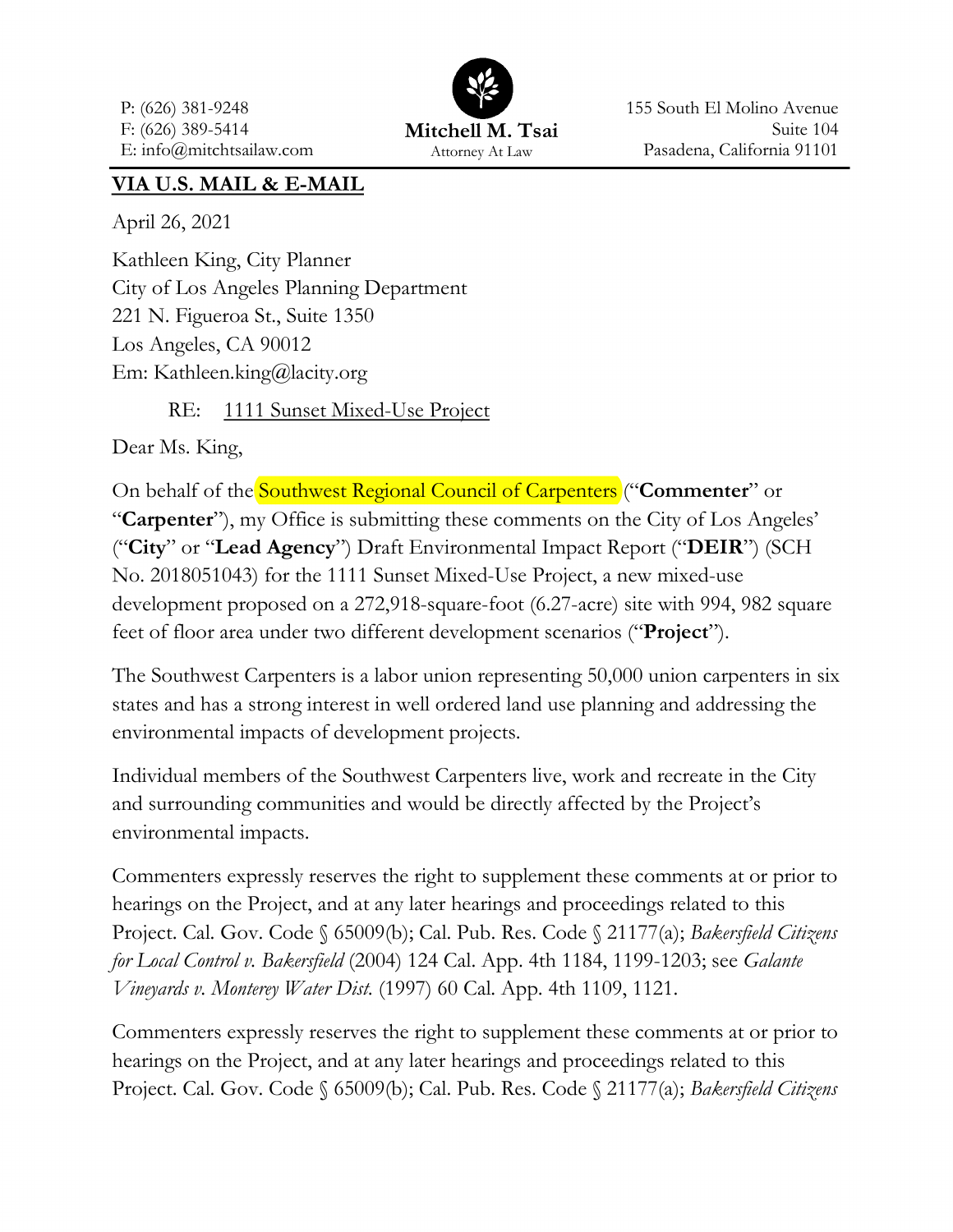*for Local Control v. Bakersfield* (2004) 124 Cal. App. 4th 1184, 1199-1203; see *Galante Vineyards v. Monterey Water Dist.* (1997) 60 Cal. App. 4th 1109, 1121.

Commenters incorporates by reference all comments raising issues regarding the EIR submitted prior to certification of the EIR for the Project. *Citizens for Clean Energy v City of Woodland* (2014) 225 Cal. App. 4th 173, 191 (finding that any party who has objected to the Project's environmental documentation may assert any issue timely raised by other parties).

Moreover, Commenter requests that the Lead Agency provide notice for any and all notices referring or related to the Project issued under the California Environmental Quality Act ("**CEQA**"), Cal Public Resources Code ("**PRC**") § 21000 *et seq*, and the California Planning and Zoning Law ("**Planning and Zoning Law**"), Cal. Gov't Code §§ 65000–65010. California Public Resources Code Sections 21092.2, and 21167(f) and Government Code Section 65092 require agencies to mail such notices to any person who has filed a written request for them with the clerk of the agency's governing body.

The City should require the Applicant provide additional community benefits such as requiring local hire and use of a skilled and trained workforce to build the Project. The City should require the use of workers who have graduated from a Joint Labor Management apprenticeship training program approved by the State of California, or have at least as many hours of on-the-job experience in the applicable craft which would be required to graduate from such a state approved apprenticeship training program or who are registered apprentices in an apprenticeship training program approved by the State of California.

Community benefits such as local hire and skilled and trained workforce requirements can also be helpful to reduce environmental impacts and improve the positive economic impact of the Project. Local hire provisions requiring that a certain percentage of workers reside within 10 miles or less of the Project Site can reduce the length of vendor trips, reduce greenhouse gas emissions and providing localized economic benefits. Local hire provisions requiring that a certain percentage of workers reside within 10 miles or less of the Project Site can reduce the length of vendor trips, reduce greenhouse gas emissions and providing localized economic benefits. As environmental consultants Matt Hagemann and Paul E. Rosenfeld note: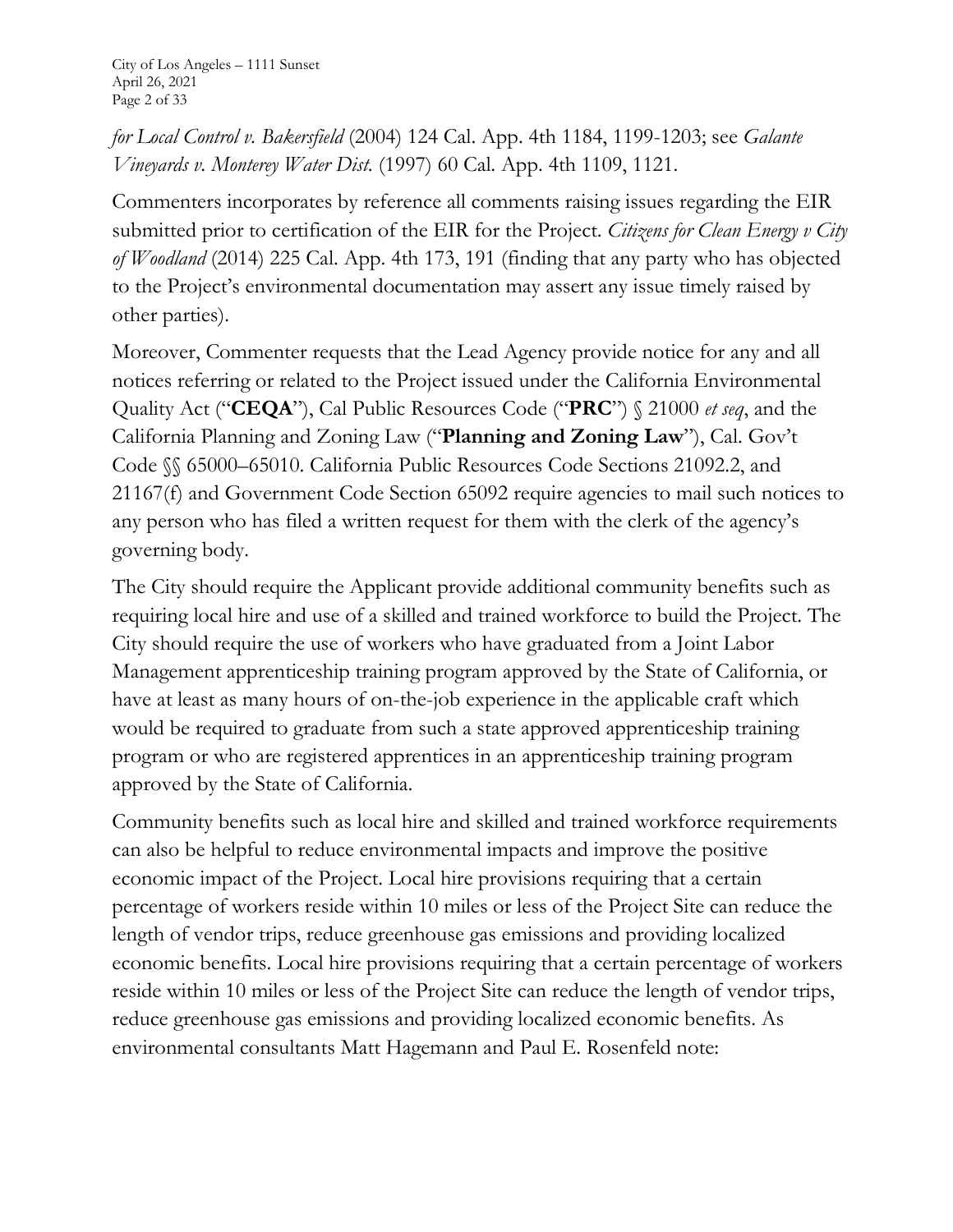[A]ny local hire requirement that results in a decreased worker trip length from the default value has the potential to result in a reduction of construction-related GHG emissions, though the significance of the reduction would vary based on the location and urbanization level of the project site.

March 8, 2021 SWAPE Letter to Mitchell M. Tsai re Local Hire Requirements and Considerations for Greenhouse Gas Modeling.

Skilled and trained workforce requirements promote the development of skilled trades that yield sustainable economic development. As the California Workforce Development Board and the UC Berkeley Center for Labor Research and Education concluded:

. . . labor should be considered an investment rather than a cost – and investments in growing, diversifying, and upskilling California's workforce can positively affect returns on climate mitigation efforts. In other words, well trained workers are key to delivering emissions reductions and moving California closer to its climate targets.<sup>1</sup>

The City should also require the Project to be built to standards exceeding the current 2019 California Green Building Code to mitigate the Project's environmental impacts and to advance progress towards the State of California's environmental goals.

# **I. EXPERTS**

This comment letter includes comments from air quality and greenhouse gas experts Matt Hagemann, P.G., C.Hg. and Paul Rosenfeld, Ph.D. concerning the DEIR. Their comments, attachments, and Curriculum Vitae ("CV") are attached hereto and are incorporated herein by reference.

Matt Hagemann, P.G., C.Hg. ("Mr. Hagemann") has over 30 years of experience in environmental policy, contaminant assessment and remediation, stormwater compliance, and CEQA review. He spent nine years with the U.S. EPA in the RCRA and Superfund programs and served as EPA's Senior Science Policy Advisor in the Western Regional Office where he identified emerging threats to groundwater from perchlorate and MTBE. While with EPA, Mr. Hagemann also served as Senior

<sup>&</sup>lt;sup>1</sup> California Workforce Development Board (2020) Putting California on the High Road: A Jobs and Climate Action Plan for 2030 at p. ii, *available at https://laborcenter.berkeley.edu/wpcontent/uploads/2020/09/Putting-California-on-the-High-Road.pdf*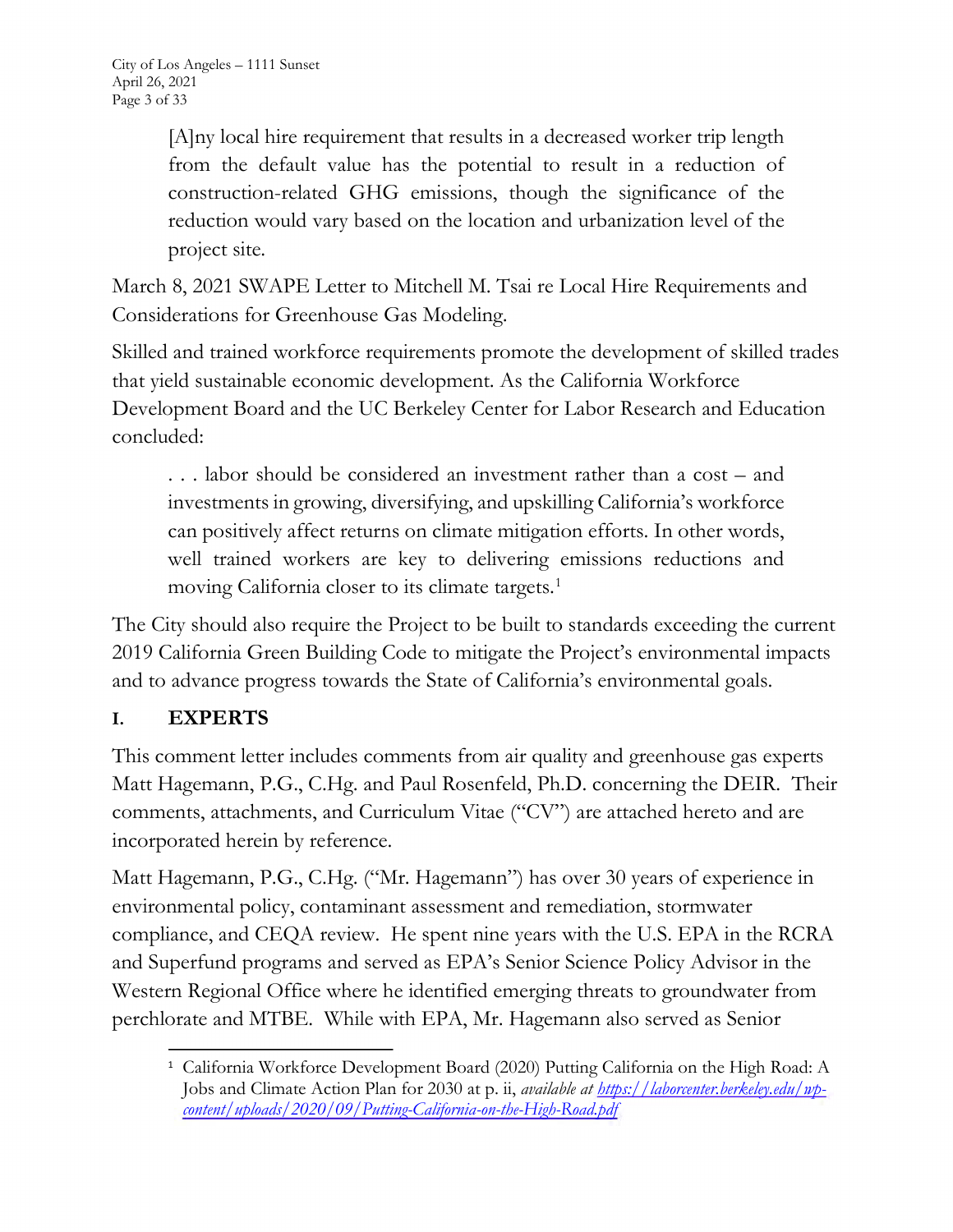Hydrogeologist in the oversight of the assessment of seven major military facilities undergoing base closer. He led numerous enforcement actions under provisions of the Resource Conservation and Recovery Act (RCRA) and directed efforts to improve hydrogeologic characterization and water quality monitoring.

For the past 15 years, Mr. Hagemann has worked as a founding partner with SWAPE (Soil/Water/Air Protection Enterprise). At SWAPE, Mr. Hagemann has developed extensive client relationships and has managed complex projects that include consultation as an expert witness and a regulatory specialist, and a manager of projects ranging from industrial stormwater compliance to CEQA review of impacts from hazardous waste, air quality, and greenhouse gas emissions.

Mr. Hagemann has a Bachelor of Arts degree in geology from Humboldt State University in California and a Masters in Science degree from California State University Los Angeles in California.

Paul Rosenfeld, Ph.D. ("Dr. Rosenfeld") is a principal environmental chemist at SWAPE. Dr. Rosenfeld has over 25 years' experience conducting environmental investigations and risk assessments for evaluating impacts on human health, property, and ecological receptors. His expertise focuses on the fate and transport of environmental contaminants, human health risks, exposure assessment, and ecological restoration. Dr. Rosenfeld has evaluated and modeled emissions from unconventional oil drilling operations, oil spills, landfills, boilers and incinerators, process stacks, storage tanks, confined animal feeding operations, and many other industrial and agricultural sources. His project experience ranges from monitoring and modeling of pollution sources to evaluating impacts of pollution on workers at industrial facilities and residents in surrounding communities.

Dr. Rosenfeld has investigated and designed remediation programs and risk assessments for contaminated sites containing lead, heavy metals, mold, bacteria, particular matter, petroleum hydrocarbons, chlorinated solvents, pesticides, radioactive waste, dioxins and furans, semi- and volatile organic compounds, PCBs, PAHs, perchlorate, asbestos, per- and poly-fluoroalkyl substances (PFOA/PFOS), unusual polymers, fuel oxygenates (MTBE), among other pollutants, Dr. Rosenfeld also has experience evaluating greenhouse gas emissions from various projects and is an expert on the assessment of odors from industrial and agricultural sites, as well as the evaluation of odor nuisance impacts and technologies for abatement of odorous emissions. As a principal scientist at SWAPE, Dr. Rosenfeld directs air dispersion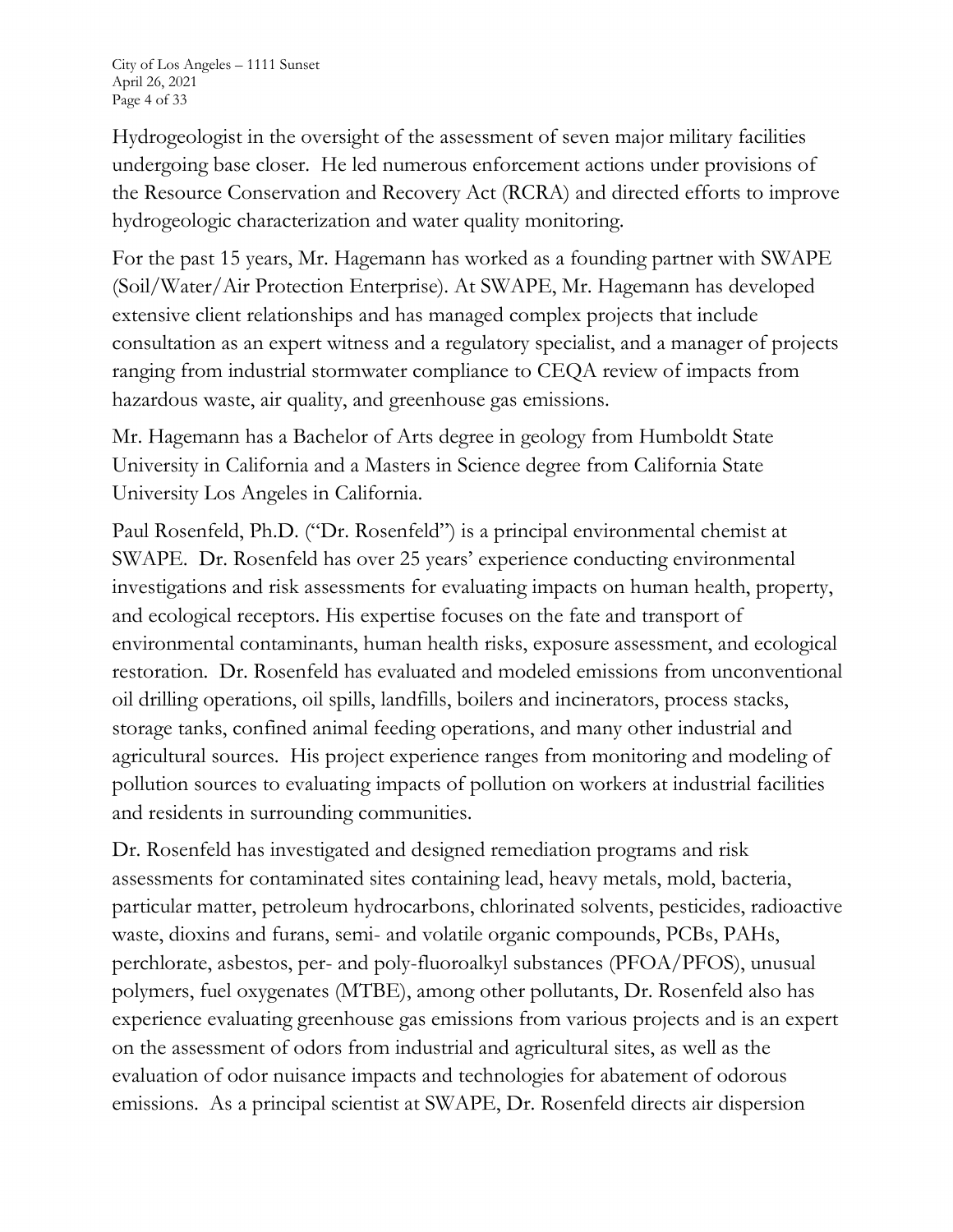modeling and exposure assessments. He has served as an expert witness and testified about pollution sources causing nuisance and/or personal injury at dozens of sites and has testified as an expert witness on more than ten cases involving exposure to air contaminants from industrial sources.

Dr. Rosenfeld has a Ph.D. in soil chemistry from the University of Washington, M.S. in environmental science from U.C. Berkeley, and B.A. in environmental studies from U.C. Santa Barbara.

# II. **THE PROJECT WOULD BE APPROVED IN VIOLATION OF THE CALIFORNIA ENVIRONMENTAL QUALITY ACT**

# A. Background Concerning the California Environmental Quality Act

CEQA has two basic purposes. First, CEQA is designed to inform decision makers and the public about the potential, significant environmental effects of a project. 14 California Code of Regulations ("**CCR**" or "**CEQA Guidelines**") § 15002(a)(1).2 "Its purpose is to inform the public and its responsible officials of the environmental consequences of their decisions *before* they are made. Thus, the EIR 'protects not only the environment but also informed self-government.' [Citation.]" *Citizens of Goleta Valley v. Board of Supervisors* (1990) 52 Cal. 3d 553, 564. The EIR has been described as "an environmental 'alarm bell' whose purpose it is to alert the public and its responsible officials to environmental changes before they have reached ecological points of no return." *Berkeley Keep Jets Over the Bay v. Bd. of Port Comm'rs.* (2001) 91 Cal. App. 4th 1344, 1354 ("*Berkeley Jets")*; *County of Inyo v. Yorty* (1973) 32 Cal. App. 3d 795, 810.

Second, CEQA directs public agencies to avoid or reduce environmental damage when possible by requiring alternatives or mitigation measures. CEQA Guidelines § 15002(a)(2) and (3). *See also, Berkeley Jets,* 91 Cal. App. 4th 1344, 1354; *Citizens of Goleta Valley v. Board of Supervisors* (1990) 52 Cal. 3d 553; *Laurel Heights Improvement Ass'n v. Regents of the University of California* (1988) 47 Cal. 3d 376, 400. The EIR serves to provide public agencies and the public in general with information about the effect

<sup>&</sup>lt;sup>2</sup> The CEQA Guidelines, codified in Title 14 of the California Code of Regulations, section 15000 *et seq*, are regulatory guidelines promulgated by the state Natural Resources Agency for the implementation of CEQA. (Cal. Pub. Res. Code § 21083.) The CEQA Guidelines are given "great weight in interpreting CEQA except when . . . clearly unauthorized or erroneous." *Center for Biological Diversity v. Department of Fish & Wildlife* (2015) 62 Cal. 4th 204, 217.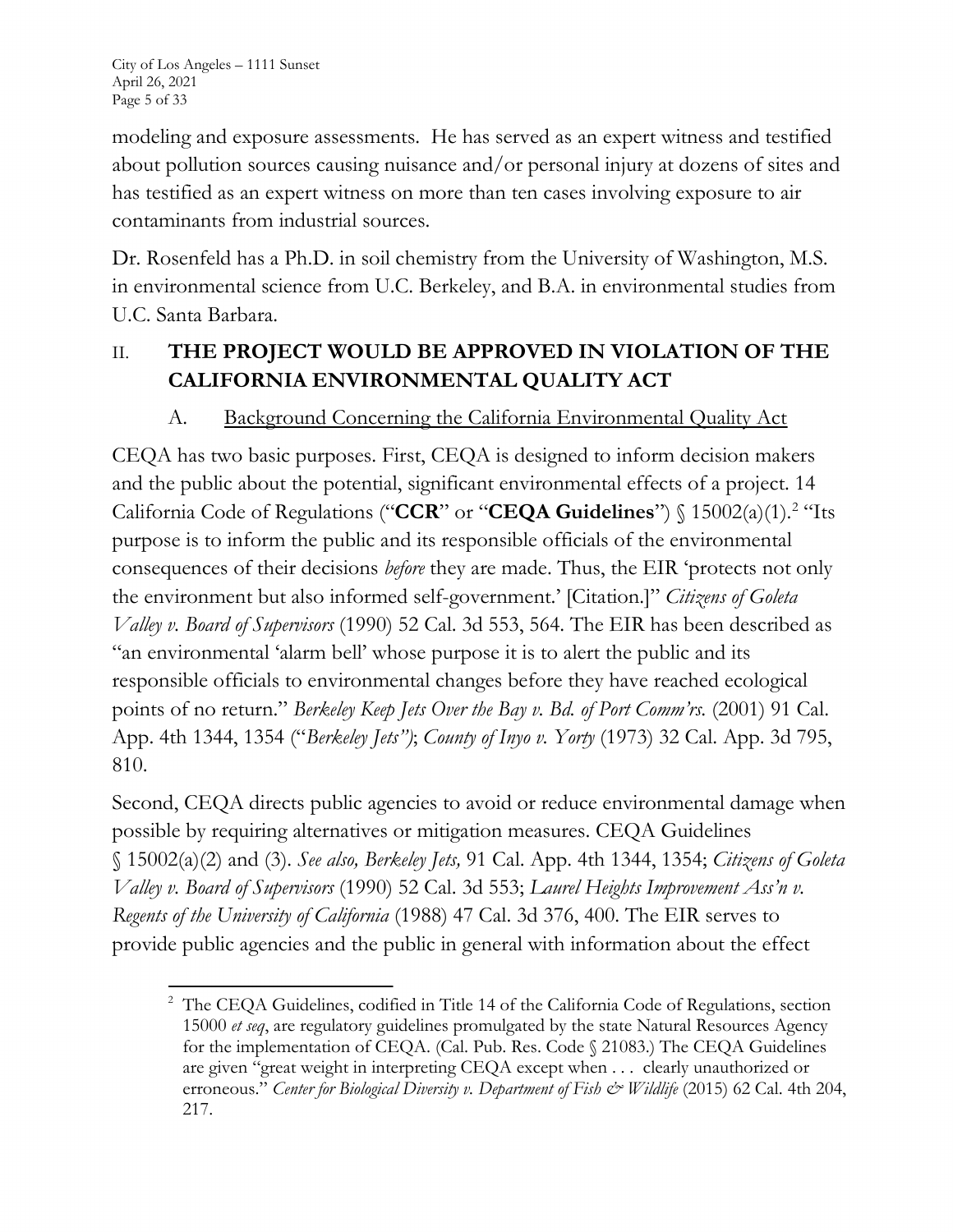that a proposed project is likely to have on the environment and to "identify ways that environmental damage can be avoided or significantly reduced." CEQA Guidelines  $\S$  15002(a)(2). If the project has a significant effect on the environment, the agency may approve the project only upon finding that it has "eliminated or substantially lessened all significant effects on the environment where feasible" and that any unavoidable significant effects on the environment are "acceptable due to overriding concerns" specified in CEQA section 21081. CEQA Guidelines § 15092(b)(2)(A–B).

While the courts review an EIR using an "abuse of discretion" standard, "the reviewing court is not to 'uncritically rely on every study or analysis presented by a project proponent in support of its position.' A 'clearly inadequate or unsupported study is entitled to no judicial deference.'" *Berkeley Jets*, 91 Cal. App. 4th 1344, 1355 (emphasis added) (quoting *Laurel Heights,* 47 Cal. 3d at 391, 409 fn. 12). Drawing this line and determining whether the EIR complies with CEQA's information disclosure requirements presents a question of law subject to independent review by the courts. *Sierra Club v. Cnty. of Fresno* (2018) 6 Cal. 5th 502, 515; *Madera Oversight Coalition, Inc. v. County of Madera* (2011) 199 Cal. App. 4th 48, 102, 131. As the court stated in *Berkeley Jets*, 91 Cal. App. 4th at 1355:

A prejudicial abuse of discretion occurs "if the failure to include relevant information precludes informed decision-making and informed public participation, thereby thwarting the statutory goals of the EIR process.

The preparation and circulation of an EIR is more than a set of technical hurdles for agencies and developers to overcome. The EIR's function is to ensure that government officials who decide to build or approve a project do so with a full understanding of the environmental consequences and, equally important, that the public is assured those consequences have been considered. For the EIR to serve these goals it must present information so that the foreseeable impacts of pursuing the project can be understood and weighed, and the public must be given an adequate opportunity to comment on that presentation before the decision to go forward is made. *Communities for a Better Environment v. Richmond* (2010) 184 Cal. App. 4th 70, 80 (quoting *Vineyard Area Citizens for Responsible Growth, Inc. v. City of Rancho Cordova* (2007) 40 Cal. 4th 412, 449–450).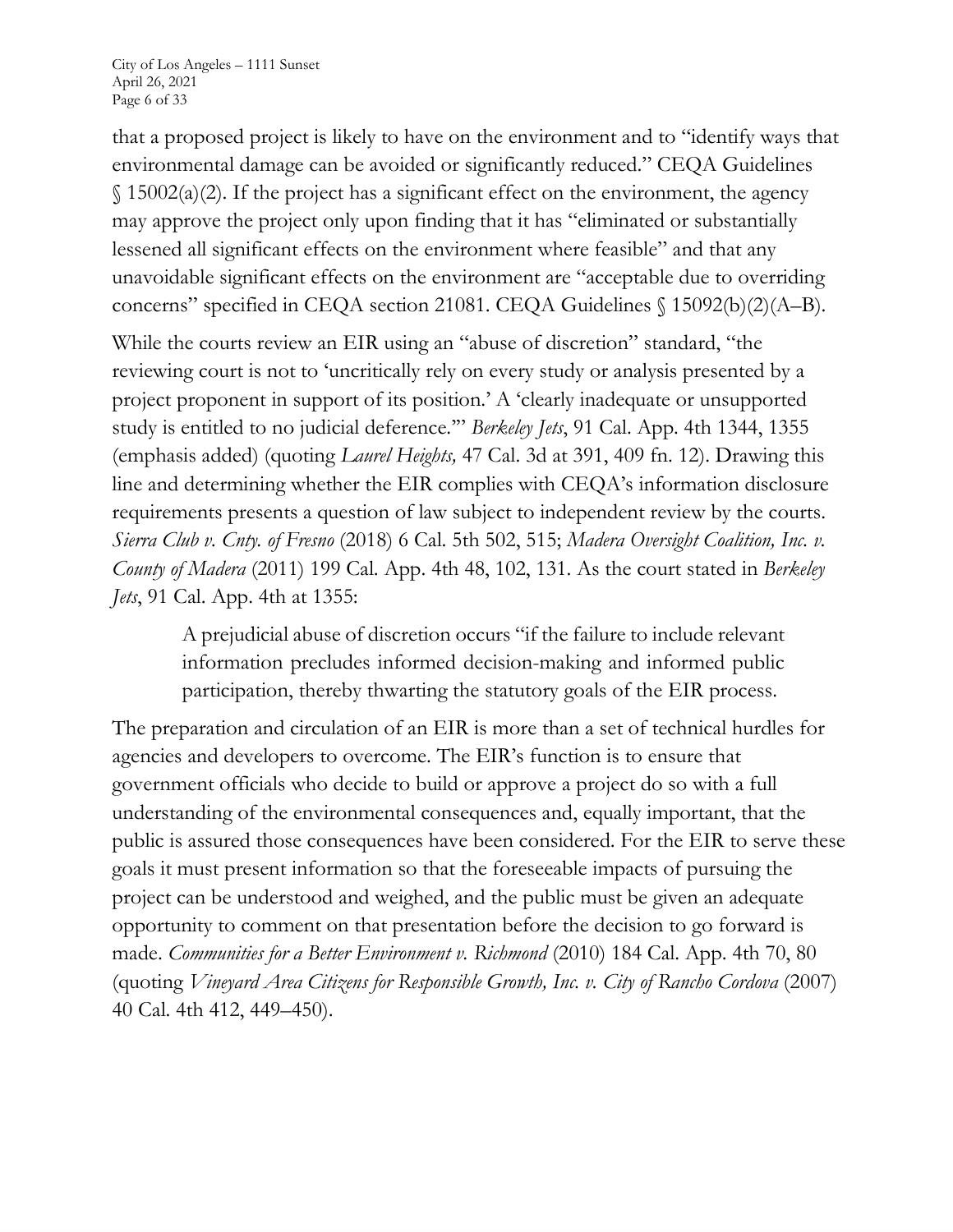## B. CEQA Requires Revision and Recirculation of an Environmental Impact Report When Substantial Changes or New Information Comes to Light

Section 21092.1 of the California Public Resources Code requires that "[w]hen significant new information is added to an environmental impact report after notice has been given pursuant to Section 21092 … but prior to certification, the public agency shall give notice again pursuant to Section 21092, and consult again pursuant to Sections 21104 and 21153 before certifying the environmental impact report" in order to give the public a chance to review and comment upon the information. CEQA Guidelines § 15088.5.

Significant new information includes "changes in the project or environmental setting as well as additional data or other information" that "deprives the public of a meaningful opportunity to comment upon a substantial adverse environmental effect of the project or a feasible way to mitigate or avoid such an effect (including a feasible project alternative)." CEQA Guidelines § 15088.5(a). Examples of significant new information requiring recirculation include "new significant environmental impacts from the project or from a new mitigation measure," "substantial increase in the severity of an environmental impact," "feasible project alternative or mitigation measure considerably different from others previously analyzed" as well as when "the draft EIR was so fundamentally and basically inadequate and conclusory in nature that meaningful public review and comment were precluded." *Id.*

An agency has an obligation to recirculate an environmental impact report for public notice and comment due to "significant new information" regardless of whether the agency opts to include it in a project's environmental impact report. *Cadiz Land Co. v. Rail Cycle* (2000) 83 Cal. App. 4th 74, 95 [finding that in light of a new expert report disclosing potentially significant impacts to groundwater supply "the EIR should have been revised and recirculated for purposes of informing the public and governmental agencies of the volume of groundwater at risk and to allow the public and governmental agencies to respond to such information."]. If significant new information was brought to the attention of an agency prior to certification, an agency is required to revise and recirculate that information as part of the environmental impact report.

For all of the reasons outlined below, the DEIR should be revised and recirculated for additional public comment.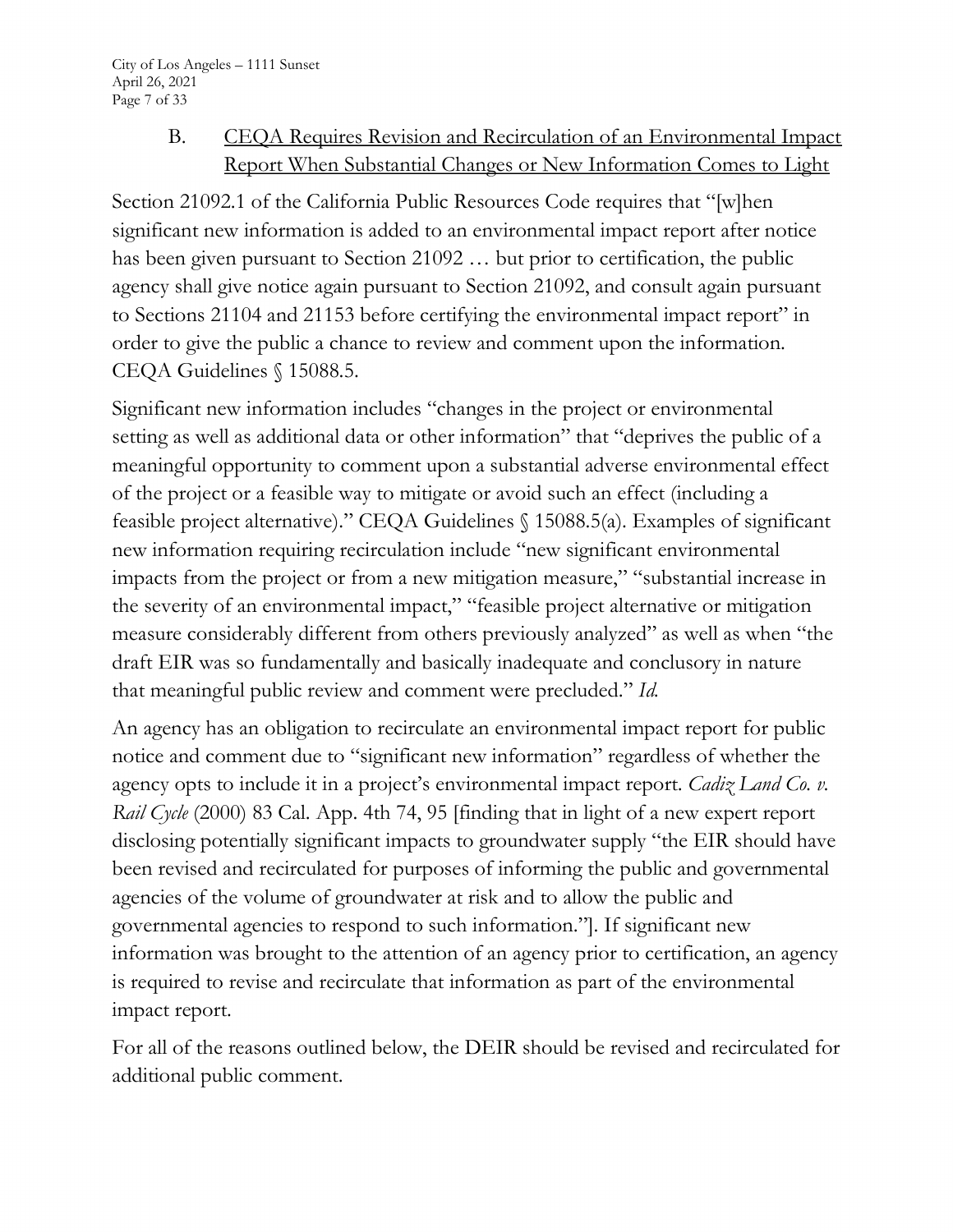C. Due to the COVID-19 Crisis, the City Must Adopt a Mandatory Finding of Significance that the Project May Cause a Substantial Adverse Effect on Human Beings and Mitigate COVID-19 Impacts

CEQA requires that an agency make a finding of significance when a Project may cause a significant adverse effect on human beings. PRC § 21083(b)(3); CEQA Guidelines § 15065(a)(4).

Public health risks related to construction work requires a mandatory finding of significance under CEQA. Construction work has been defined as a Lower to Highrisk activity for COVID-19 spread by the Occupations Safety and Health Administration. Recently, several construction sites have been identified as sources of community spread of COVID-19.3

SWRCC recommends that the Lead Agency adopt additional CEQA mitigation measures to mitigate public health risks from the Project's construction activities. SWRCC requests that the Lead Agency require safe on-site construction work practices as well as training and certification for any construction workers on the Project Site.

In particular, based upon SWRCC's experience with safe construction site work practices, SWRCC recommends that the Lead Agency require that while construction activities are being conducted at the Project Site:

# **Construction Site Design:**

- The Project Site will be limited to two controlled entry points.
- Entry points will have temperature screening technicians taking temperature readings when the entry point is open.
- The Temperature Screening Site Plan shows details regarding access to the Project Site and Project Site logistics for conducting temperature screening.
- A 48-hour advance notice will be provided to all trades prior to the first day of temperature screening.

<sup>3</sup> Santa Clara County Public Health (June 12, 2020) COVID-19 CASES AT CONSTRUCTION SITES HIGHLIGHT NEED FOR CONTINUED VIGILANCE IN SECTORS THAT HAVE REOPENED, *available at* https://www.sccgov.org/sites/ covid19/Pages/press-release-06-12-2020-cases-at-construction-sites.aspx.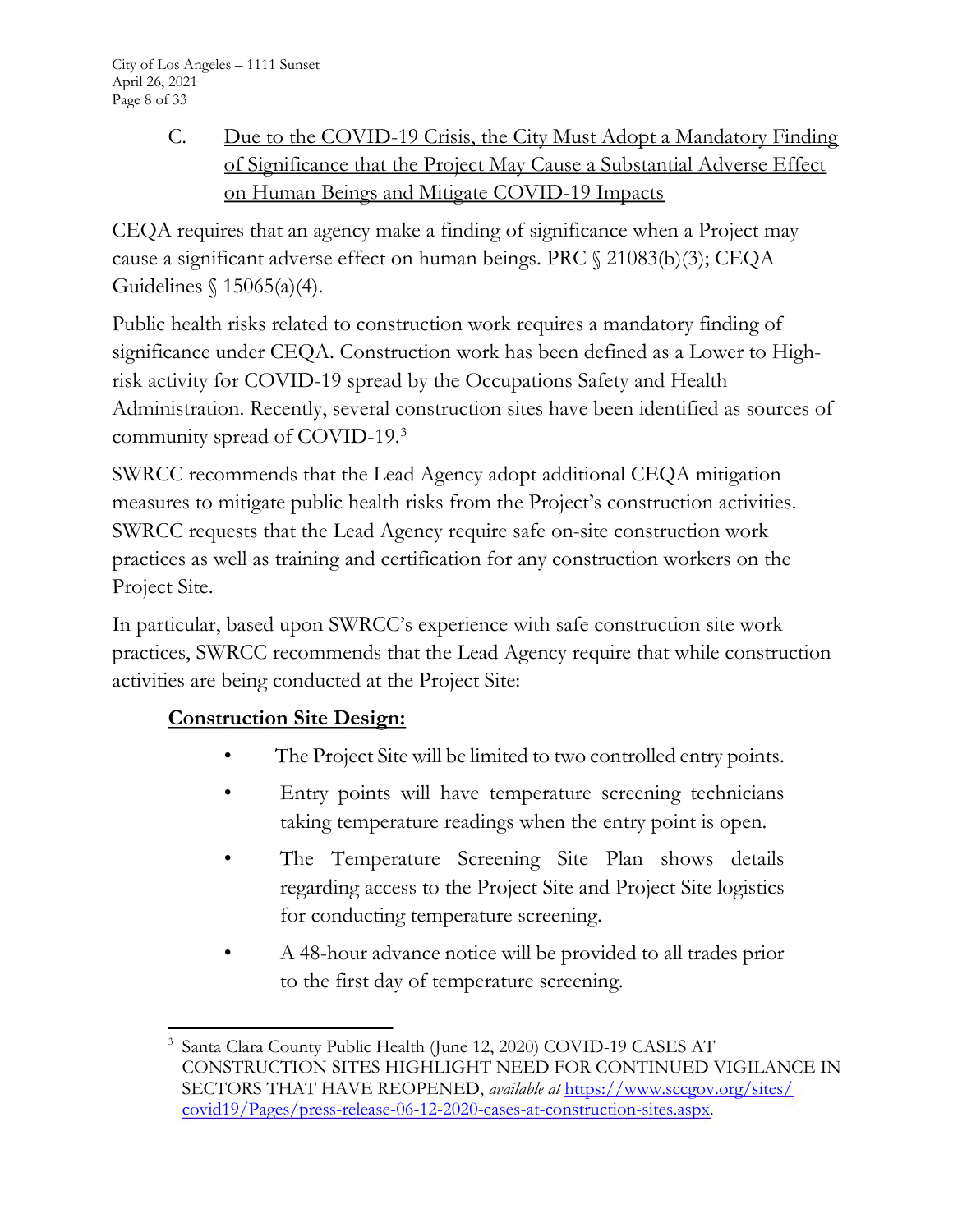- The perimeter fence directly adjacent to the entry points will be clearly marked indicating the appropriate 6-foot social distancing position for when you approach the screening area. Please reference the Apex temperature screening site map for additional details.
- There will be clear signage posted at the project site directing you through temperature screening.
- Provide hand washing stations throughout the construction site.

## **Testing Procedures:**

- The temperature screening being used are non-contact devices.
- Temperature readings will not be recorded.
- Personnel will be screened upon entering the testing center and should only take 1-2 seconds per individual.
- Hard hats, head coverings, sweat, dirt, sunscreen or any other cosmetics must be removed on the forehead before temperature screening.
- Anyone who refuses to submit to a temperature screening or does not answer the health screening questions will be refused access to the Project Site.
- Screening will be performed at both entrances from 5:30 am to 7:30 am.; main gate [ZONE 1] and personnel gate [ZONE 2]
- After 7:30 am only the main gate entrance [ZONE 1] will continue to be used for temperature testing for anybody gaining entry to the project site such as returning personnel, deliveries, and visitors.
- If the digital thermometer displays a temperature reading above 100.0 degrees Fahrenheit, a second reading will be taken to verify an accurate reading.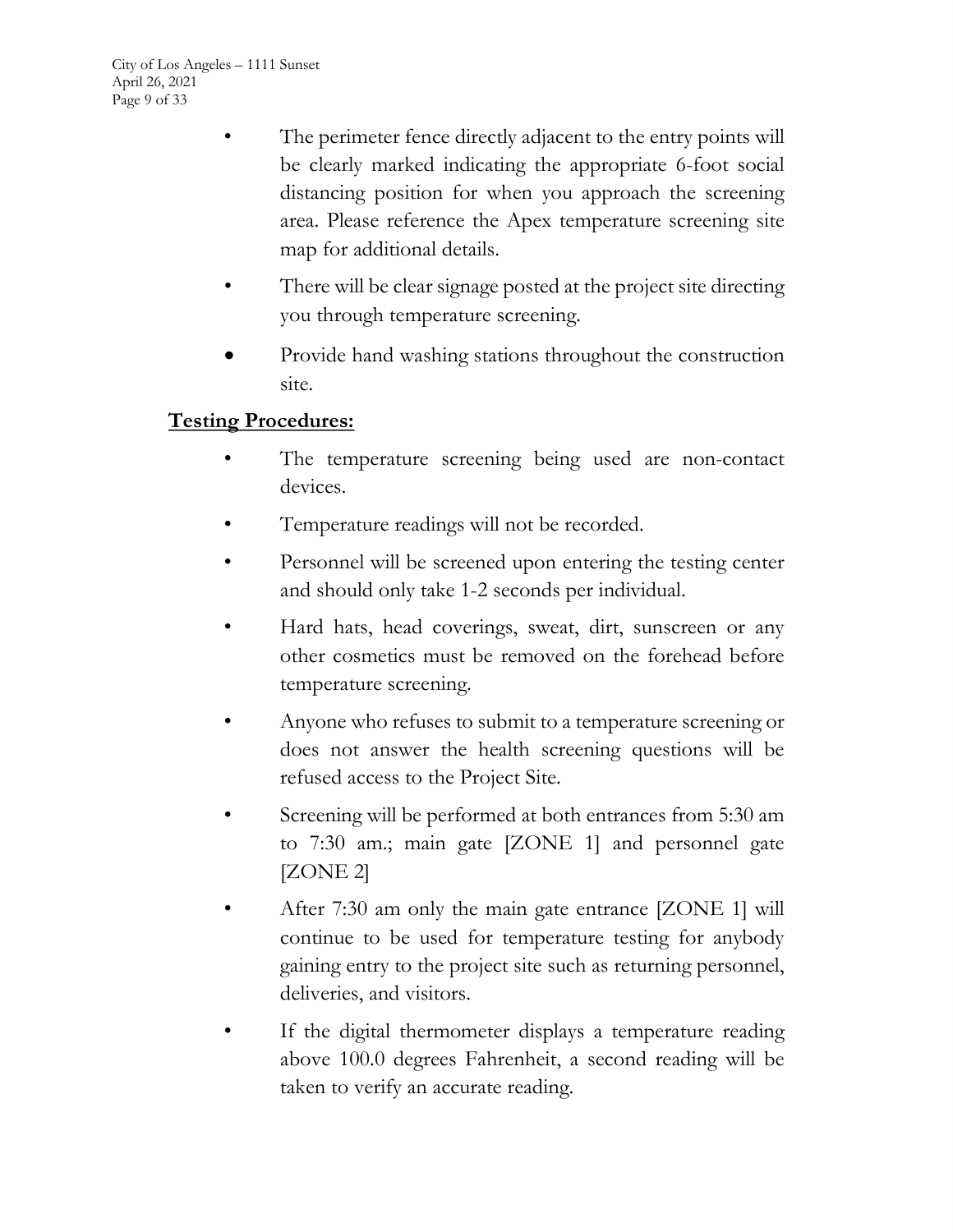City of Los Angeles – 1111 Sunset April 26, 2021 Page 10 of 33

> If the second reading confirms an elevated temperature, DHS will instruct the individual that he/she will not be allowed to enter the Project Site. DHS will also instruct the individual to promptly notify his/her supervisor and his/her human resources (HR) representative and provide them with a copy of Annex A.

# **Planning**

Require the development of an Infectious Disease Preparedness and Response Plan that will include basic infection prevention measures (requiring the use of personal protection equipment), policies and procedures for prompt identification and isolation of sick individuals, social distancing (prohibiting gatherings of no more than 10 people including all-hands meetings and all-hands lunches) communication and training and workplace controls that meet standards that may be promulgated by the Center for Disease Control, Occupational Safety and Health Administration, Cal/OSHA, California Department of Public Health or applicable local public health agencies.<sup>4</sup>

The United Brotherhood of Carpenters and Carpenters International Training Fund has developed COVID-19 Training and Certification to ensure that Carpenter union members and apprentices conduct safe work practices. The Agency should require that all construction workers undergo COVID-19 Training and Certification before being allowed to conduct construction activities at the Project Site.

## D. The Project Description is Not Stable and Finite

"[A]n accurate, stable and finite project description is the *sine qua non* of an informative and legally sufficient" environmental document. (*County of Inyo v. City of Los Angeles* (1977) 71 Cal. App. 3d 185, 200.) "A curtailed or distorted project description

<sup>4</sup> *See also* The Center for Construction Research and Training, North America's Building Trades Unions (April 27 2020) NABTU and CPWR COVIC-19 Standards for U.S Constructions Sites, *available at* https://www.cpwr.com/sites/default/files/NABTU\_ CPWR Standards COVID-19.pdf; Los Angeles County Department of Public Works (2020) Guidelines for Construction Sites During COVID-19 Pandemic, *available at*  https://dpw.lacounty.gov/building-and-safety/docs/pw guidelines-construction-sites.pdf. ..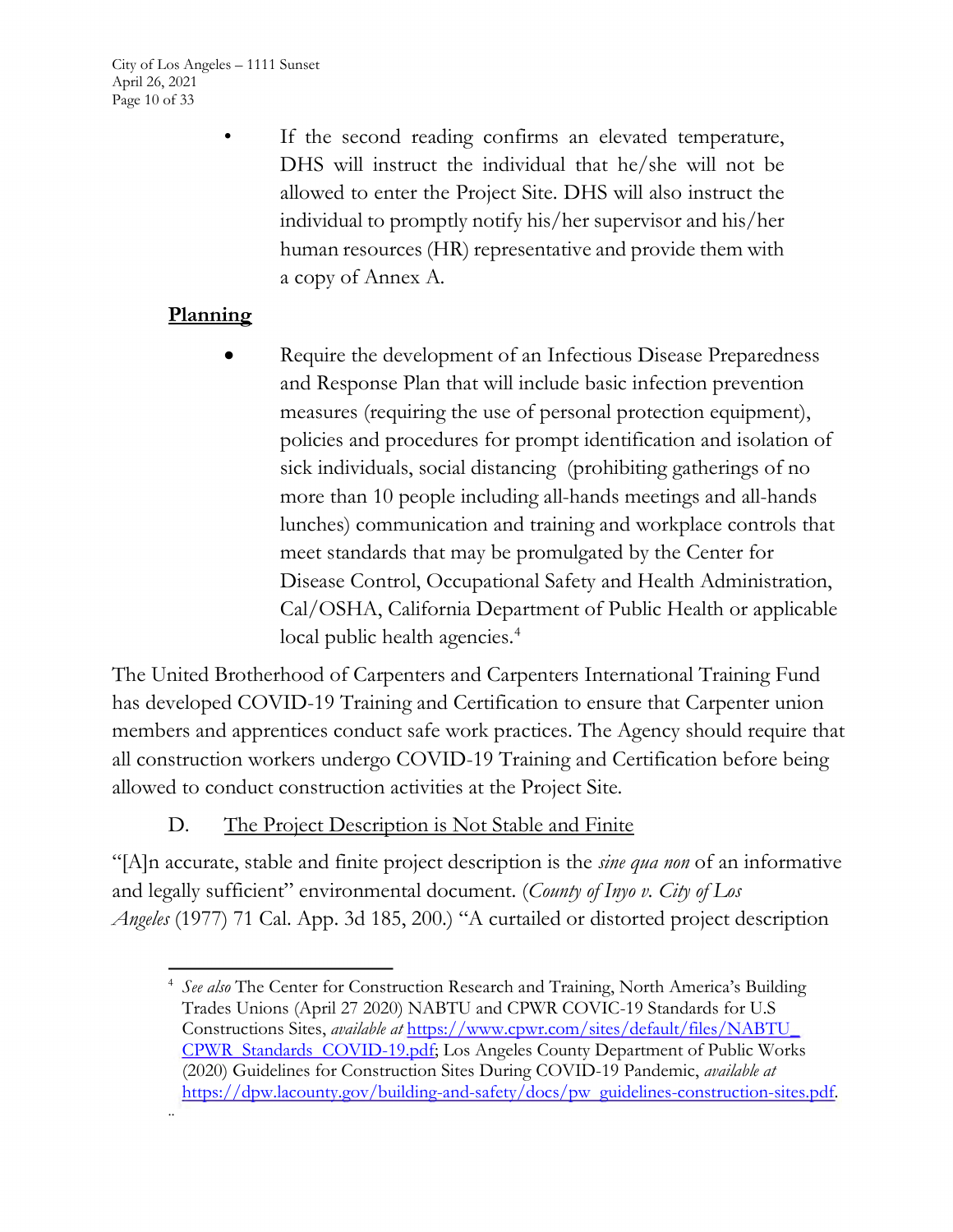may stultify the objectives of the reporting process" as an accurate, stable and finite project description is necessary to allow "affected outsiders and public decision-makers balance the proposal's benefit against its environmental cost, consider mitigation measures, assess the advantage of terminating the proposal (i.e., the "no project" alternative) and weigh other alternatives in the balance. (*Id.* at 192 – 93.) Courts determine *de novo* whether an agency proceeded "in a manner required by law" in maintaining a stable and consistent project description. (*Id.* at 200.)

Here, the project description is not stable and finite. The project description in DEIR states that the DEIR contemplates two development scenarios. (DEIR, II-1.) The first Project scenario is a mixed-use development with a hotel use; and the second scenario is a mixed-use development without a hotel use. The DEIR then speculates that under either scenario, the environmental impacts would be the same because the Project would be comprised of a maximum of 994,982 square feet of floor area. This is inaccurate. The DEIR also states no basis for a future decision of which scenario would ultimately be chosen or how a decision would be made.

This description is also unstable because the DEIR precludes a full environmental analysis of both scenarios. A scenario with additional residential units and no hotel use would not have the same impacts as a scenario with a hotel use and a reduction in residential uses. There is insufficient information in the DEIR to analyze and evaluate both development scenarios.

# E. The DEIR's Mitigation Measures are Impermissibly Vague and Defer Critical Details

The DEIR improperly defers critical details of mitigation measures. Feasible mitigation measures for significant environmental effects must be set forth in an EIR for consideration by the lead agency's decision makers and the public before certification of the EIR and approval of a project. The formulation of mitigation measures generally cannot be deferred until after certification of the EIR and approval of a project. CEQA Guidelines § 15126.4(a)(1)(B) ("…[f]ormulation of mitigation measures should not be deferred until some future time.").

Deferring critical details of mitigation measures undermines CEQA's purpose as a public information and decision-making statute. "[R]eliance on tentative plans for future mitigation after completion of the CEQA process significantly undermines CEQA's goals of full disclosure and informed decisionmaking; and[,] consequently,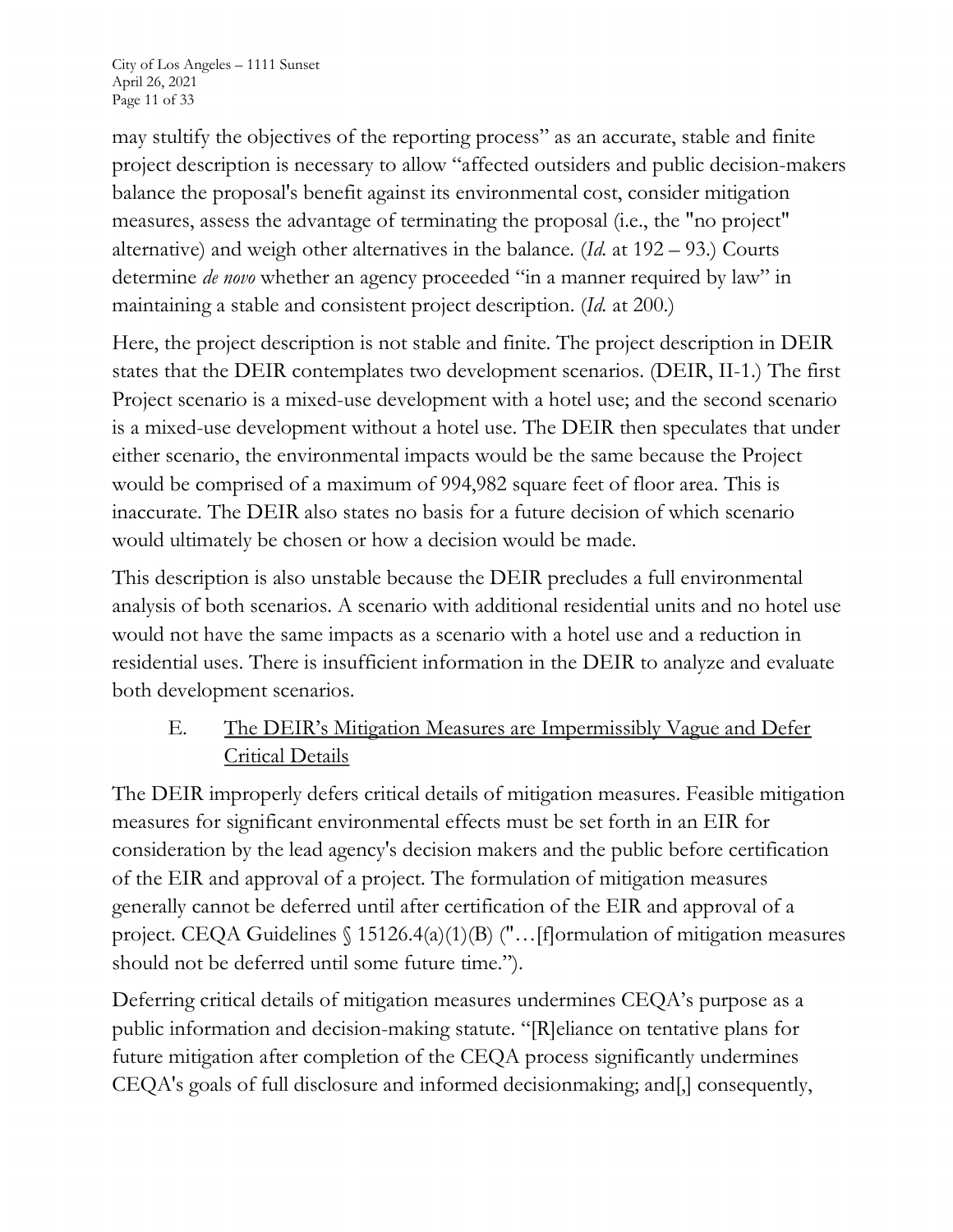City of Los Angeles – 1111 Sunset April 26, 2021 Page 12 of 33

these mitigation plans have been overturned on judicial review as constituting improper deferral of environmental assessment." *Communities for a Better Environment v. City of Richmond* (2010) 184 Cal. App. 4th 70, 92 ("*Communities"*). As the Court noted in *Sundstrom v. County of Mendocino* (1988) 202 Cal.App.3d 296, 307, "[a] study conducted after approval of a project will inevitably have a diminished influence on decisionmaking. Even if the study is subject to administrative approval, it is analogous to the sort of post hoc rationalization of agency actions that has been repeatedly condemned in decisions construing CEQA."

A lead agency's adoption of an EIR's proposed mitigation measure for a significant environmental effect that merely states a "generalized goal" to mitigate a significant effect without committing to any specific criteria or standard of performance violates CEQA by improperly deferring the formulation and adoption of enforceable mitigation measures. *San Joaquin Raptor Rescue Center v. County of Merced* (2007) 149 Cal.App.4th 645, 670; *Communities*, 184 Cal.App.4th at 93 ("EIR merely proposes a generalized goal of no net increase in greenhouse gas emissions and then sets out a handful of cursorily described mitigation measures for future consideration that might serve to mitigate the [project's significant environmental effects."); cf. *Sacramento Old City Assn. v. City Council* (1991) 229 Cal.App.3d 1011, 1028-1029 (upheld EIR that set forth a range of mitigation measures to offset significant traffic impacts where performance criteria would have to be met, even though further study was needed and EIR did not specify which measures had to be adopted by city).].

Here, the DEIR features several mitigation measures which are impermissibly vague and defer critical details:

- *AIR-MM-4-6*: AIR-MM-4 specifies that construction equipment will be maintained and operated to minimize exhaust emissions but no plans or details are included other than minimization of idling times which lack enforcement. AIR-MM-5 specifies that "to the extent possible" diesel/gasoline power generator use should be minimized and should be placed 100 feet from sensitive land uses. AIR-MM-6 states that the Project "would include…to the extent commercially available and feasible…"solar-powered generators for construction use.
- x *CUL-MM-1*: States that a qualified archaeologist will be retained to prepare a Cultural Resource Monitoring and Treatment Plan but fails to include details of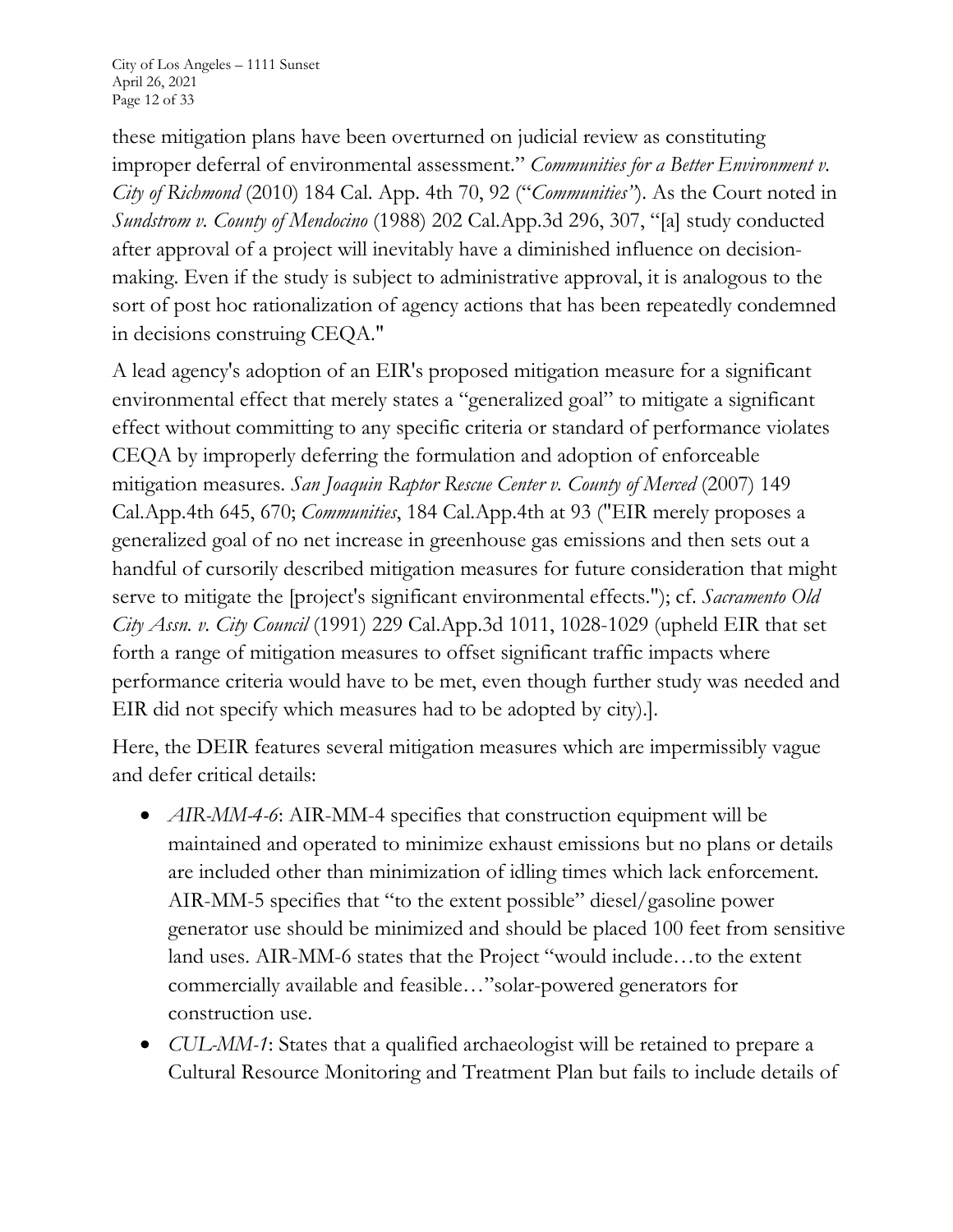that plan in the DEIR or include any performance standards by which a future plan would be prepared.

• *GEO-MM-1*: Calls for a paleontologist to develop a site-specific Paleontological Resource Mitigation and Treatment Plan but fails to specify any details of that plan or any performance standard by which a future plan would be prepared.

Particularly problematic is the DEIR's analysis, findings and subsequent mitigation of the Project's hazards and hazardous materials impacts. As found by SWAPE in their April 23 letter regarding this Project<sup>5</sup>, the DEIR and Phase I ESA describe six abandoned oil wells which were abandoned before modern standards were even published. (Ex. D, 1-2.) There are also onsite contaminations from oilfield operations with impacts to soil and vapor with methane present. Yet, MM-HAZ-1 calls for all wells to be abandoned in accordance with the California Geologic Energy Management Division standards—which will not be done until prior to the issuance of a building permit. (DEIR, I-24.)

Furthermore, HAZ-MM-3 calls for a soil and management plan to address on-site contaminated soil which will also be deferred until such time that a building permit will issue for the Project. (DEIR, I-25.) But any soil contamination plan should be included in the DEIR with a full site characterization and evaluation of the potential risks with a cleanup certified by DTSC.

As a result of the above deficiencies in the DEIR's analysis and mitigation efforts, the DEIR needs to be revised and recirculated with a full site characterization and cleanup plans that are subjected to public comment and an appropriate level of specificity to ensure adequacy and enforceability.

## E. The DEIR Fails to Support Its Findings with Substantial Evidence

When new information is brought to light showing that an impact previously discussed in the DEIR but found to be insignificant with or without mitigation in the DEIR's analysis has the potential for a significant environmental impact supported by substantial evidence, the EIR must consider and resolve the conflict in the evidence. See *Visalia Retail, L.P. v. City of Visalia* (2018) 20 Cal. App. 5th 1, 13, 17; see also *Protect the Historic Amador Waterways v. Amador Water Agency* (2004) 116 Cal. App. 4th 1099, 1109. While a lead agency has discretion to formulate standards for determining

<sup>5</sup> April 23, 2021 SWAPE Letter to Greg Sonstein re Comments on 1111 Sunset Project. Attached hereto as Exhibit D.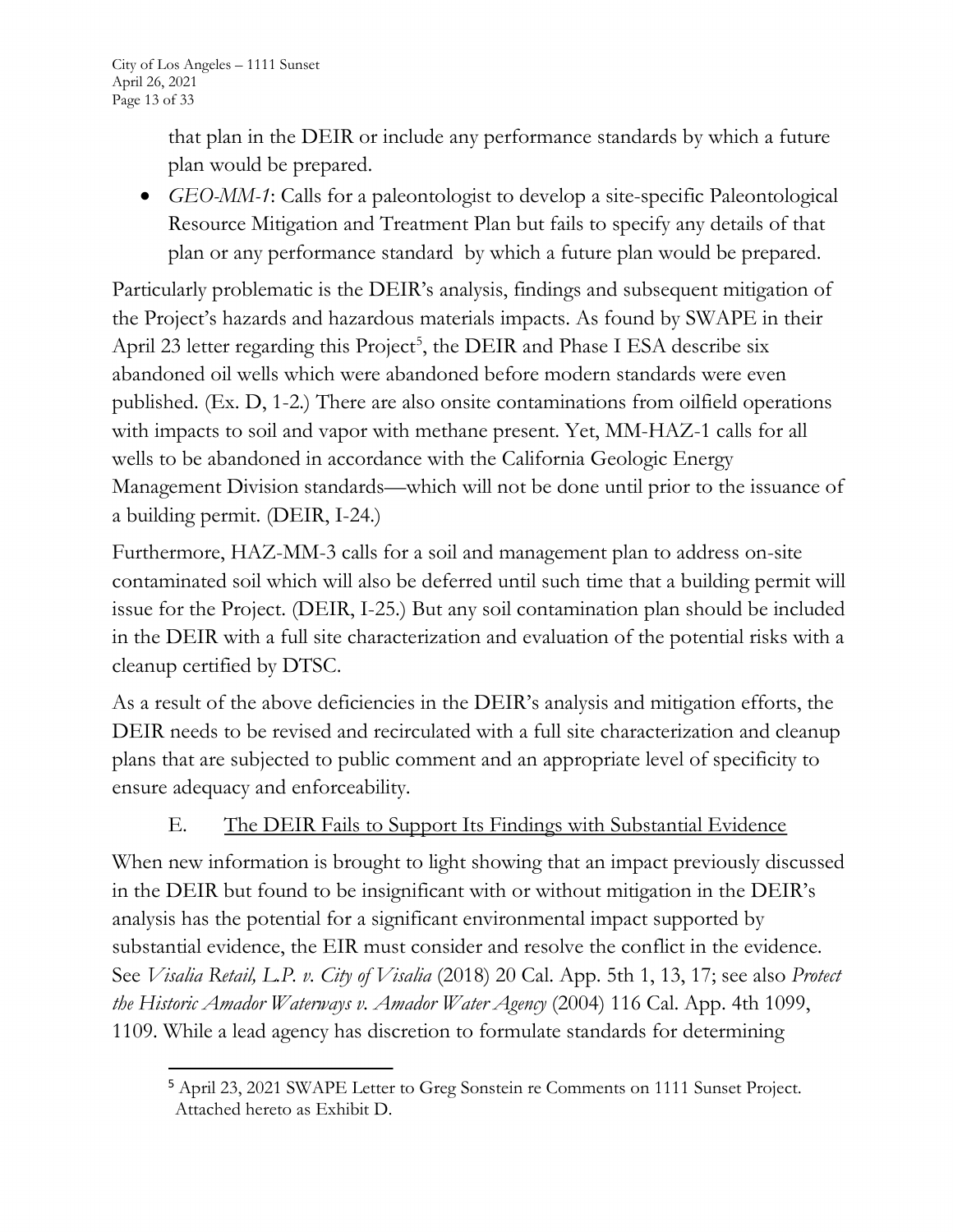City of Los Angeles – 1111 Sunset April 26, 2021 Page 14 of 33

significance and the need for mitigation measures—the choice of any standards or thresholds of significance must be "based to the extent possible on scientific and factual data and an exercise of reasoned judgment based on substantial evidence. CEQA Guidelines § 15064(b); *Cleveland Nat'l Forest Found. v. San Diego Ass'n of Gov'ts* (2017) 3 Cal. App. 5th 497, 515; *Mission Bay Alliance v. Office of Community Inv. & Infrastructure* (2016) 6 Cal. App. 5th 160, 206. And when there is evidence that an impact could be significant, an EIR cannot adopt a contrary finding without providing an adequate explanation along with supporting evidence*. East Sacramento Partnership for a Livable City v. City of Sacramento* (2016) 5 Cal. App. 5th 281, 302.

In addition, a determination that regulatory compliance will be sufficient to prevent significant adverse impacts must be based on a project-specific analysis of potential impacts and the effect of regulatory compliance. In *Californians for Alternatives to Toxics v. Department of Food & Agric.* (2005) 136 Cal. App. 4th 1, the court set aside an EIR for a statewide crop disease control plan because it did not include an evaluation of the risks to the environment and human health from the proposed program but simply presumed that no adverse impacts would occur from use of pesticides in accordance with the registration and labeling program of the California Department of Pesticide Regulation. *See also Ebbetts Pass Forest Watch v Department of Forestry & Fire Protection* (2008) 43 Cal. App. 4th 936, 956 (fact that Department of Pesticide Regulation had assessed environmental effects of certain herbicides in general did not excuse failure to assess effects of their use for specific timber harvesting project).

## 1. *The DEIR Fails to Support its Findings on Greenhouse Gas Impacts with Substantial Evidence.*

CEQA Guidelines § 15064.4 allow a lead agency to determine the significance of a project's GHG impact via a qualitative analysis (e.g., extent to which a project complies with regulations or requirements of state/regional/local GHG plans), and/or a quantitative analysis (e.g., using model or methodology to estimate project emissions and compare it to a numeric threshold). So too, CEQA Guidelines allow lead agencies to select what model or methodology to estimate GHG emissions so long as the selection is supported with substantial evidence, and the lead agency "should explain the limitations of the particular model or methodology selected for use." CEQA Guidelines § 15064.4(c).

CEQA Guidelines sections 15064.4(b)(3) and 15183.5(b) allow a lead agency to consider a project's consistency with regulations or requirements adopted to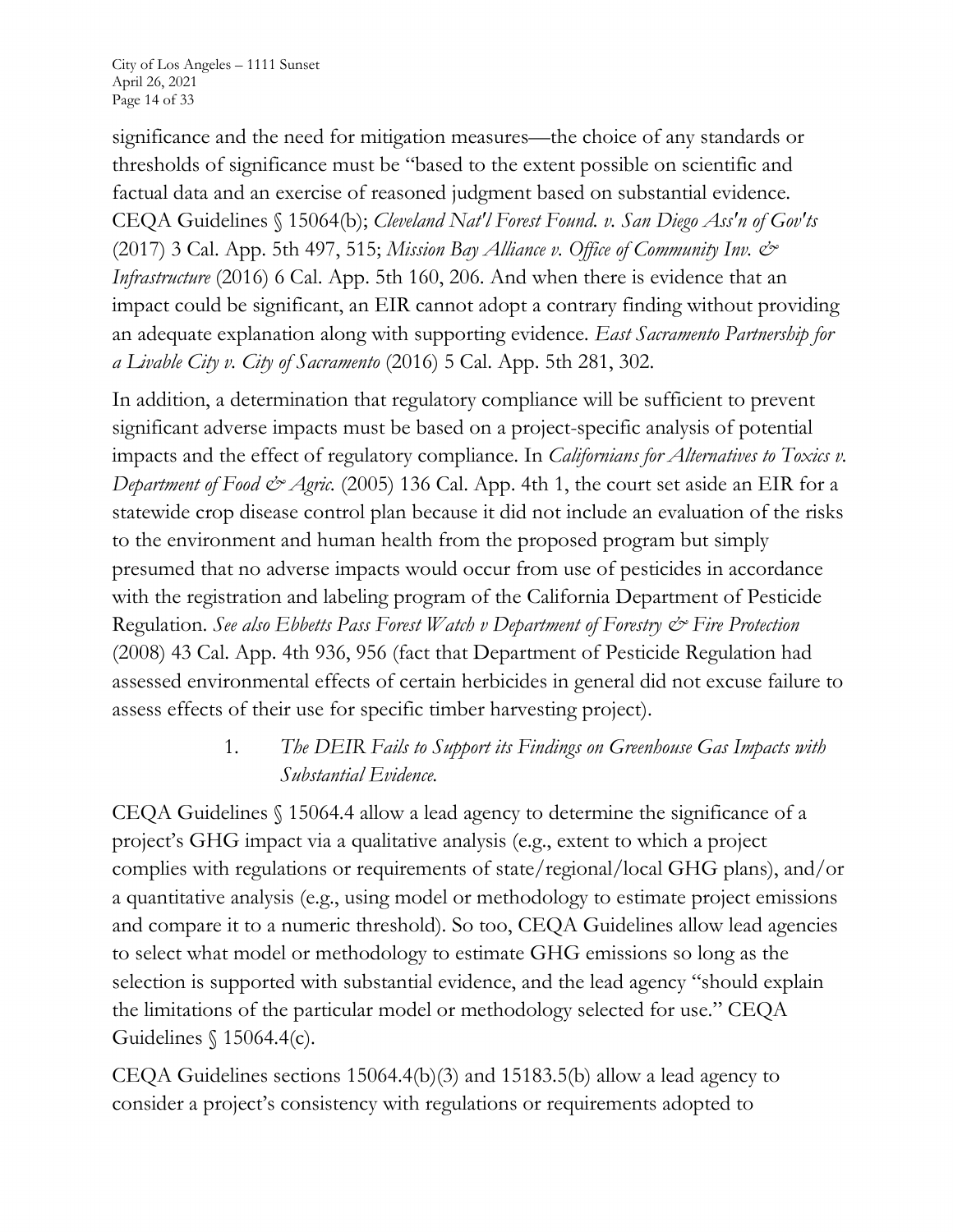City of Los Angeles – 1111 Sunset April 26, 2021 Page 15 of 33

implement a statewide, regional, or local plan for the reduction or mitigation of GHG emissions.

CEQA Guidelines  $\{\$ 15064.4(b)(3) \text{ and } 15183.5(b)(1) \text{ make clear qualified GHG}$ reduction plans or CAPs should include the following features:

> (1) **Inventory**: Quantify GHG emissions, both existing and projected over a specified time period, resulting from activities (e.g., projects) within a defined geographic area (e.g., lead agency jurisdiction);

> (2) **Establish GHG Reduction Goal**: Establish a level, based on substantial evidence, below which the contribution to GHG emissions from activities covered by the plan would not be cumulatively considerable;

(3) **Analyze Project Types**: Identify and analyze the GHG emissions resulting from specific actions or categories of actions anticipated within the geographic area;

(4) **Craft Performance Based Mitigation Measures**: Specify measures or a group of measures, including performance standards, that substantial evidence demonstrates, if implemented on a projectby-project basis, would collectively achieve the specified emissions level;

(5) **Monitoring**: Establish a mechanism to monitor the CAP progress toward achieving said level and to require amendment if the plan is not achieving specified levels;

Collectively, the above-listed CAP features tie qualitative measures to quantitative results, which in turn become binding via proper monitoring and enforcement by the jurisdiction—all resulting in real GHG reductions for the jurisdiction as a whole, and the substantial evidence that the incremental contribution of an individual project is not cumulatively considerable.

Here, the DEIR's analysis of greenhouse gas emissions impacts is not supported by substantial evidence for all of the reasons outlined in SWAPE's April 23, 2021 letter regarding their review of the DEIR:

• The DEIR utilized an incorrect and unsubstantiated quantitative analysis of emissions;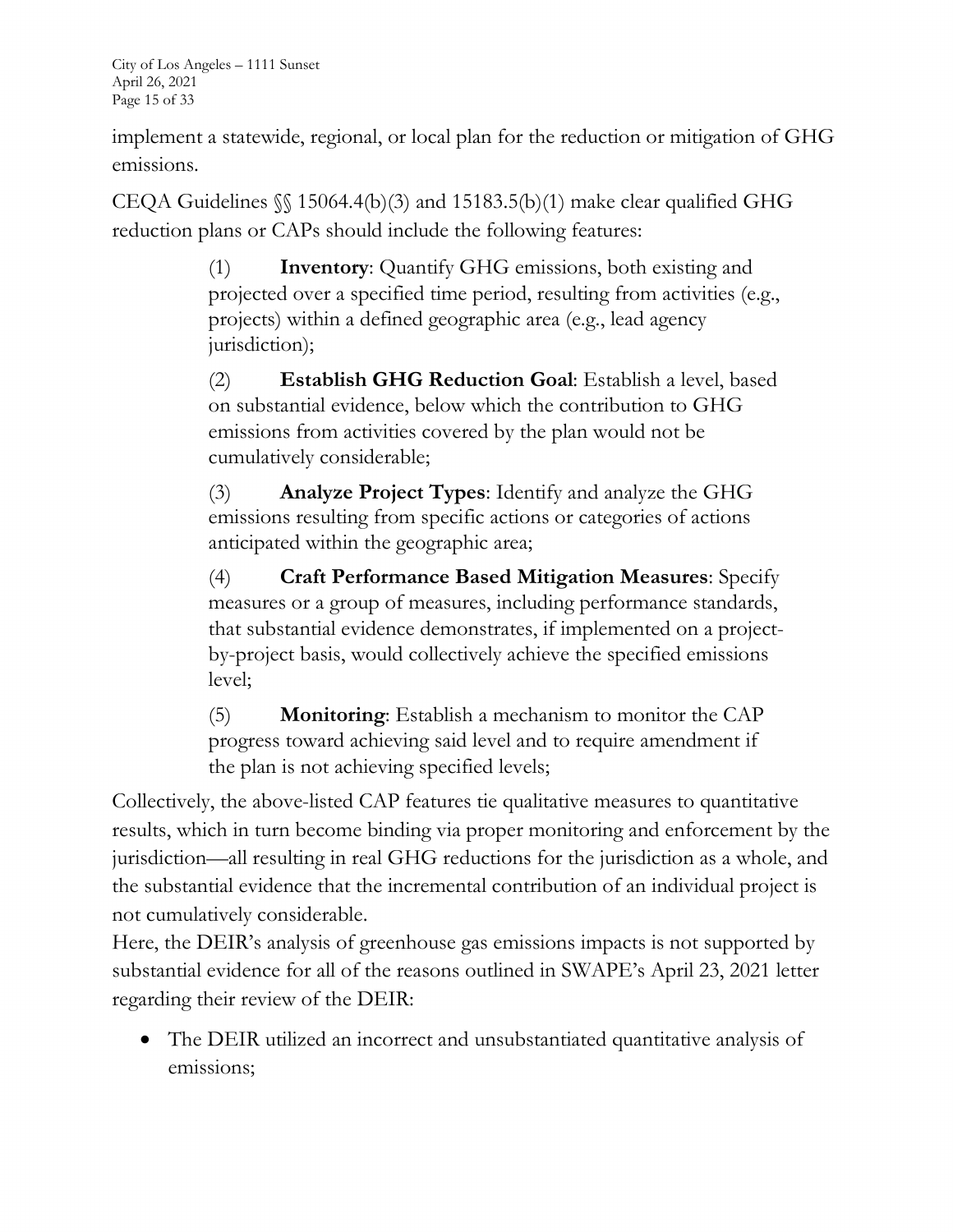- The DEIR incorrect relied upon GHG reduction measures and project design features (PDFs);
- The DEIR failed to identify a potentially significant GHG impact when applying a 2.6 MT CO<sub>2</sub>e/SP/year threshold per AEP guidance<sup>6</sup>; and
- The DEIR incorrectly relied upon SCAG's Outdated RTP/SCS, and failed to consider performance-based standards under SCAG's latest RTP/SCS plan.

(Exhibit D, 30-36.)

2. *The DEIR Fails to Support its Findings on Air Quality Impacts with Substantial Evidence.*

Second, the DEIR's Air Quality analysis is fundamentally flawed and not supported by substantial evidence for all the reasons outlined in SWAPE's comments, including:

- Use of unsubstantiated input parameters to estimate project emissions,
	- o Unsubstantiated reduction to default CO2 intensity factor;
	- o Unsubstantiated changes to individual construction phase lengths;
	- o Unsubstantiated changes to number of construction days per week;
	- o Unsubstantiated changes to off-road construction equipment unit amounts;
	- o Unsubstantiated changes to hauling, vendor, and worker trip lengths and numbers;
	- o Unsubstantiated operational vehicle trip rates;
	- o Unsubstantiated reduction to energy use value;
	- o Unsubstantiated changes to stationary generator emissions factors;
	- o Incorrect application of Tier 4 Final mitigation for construction, coating, and paving phases;
	- o Incorrect application of operational mitigation measures; and
	- o Failing to adequately analyze diesel particulate matter health risk emissions and identify a potentially significant health risk impact.

(Exhibit D, 1-30.)

Additionally, as noted above, the DEIR fails to consider or include many feasible mitigation measures proposed by SWAPE to reduce significant air quality impacts.

<sup>6 &</sup>quot;Beyond Newhall and 2020: A Field Guide to New CEQA Greenhouse Gas Thresholds and Climate Action Plan Targets for California." Association of Environmental Professionals (AEP), October 2016, available at: https://califaep.org/docs/AEP-2016\_Final\_White\_Paper.pdf, p. 40.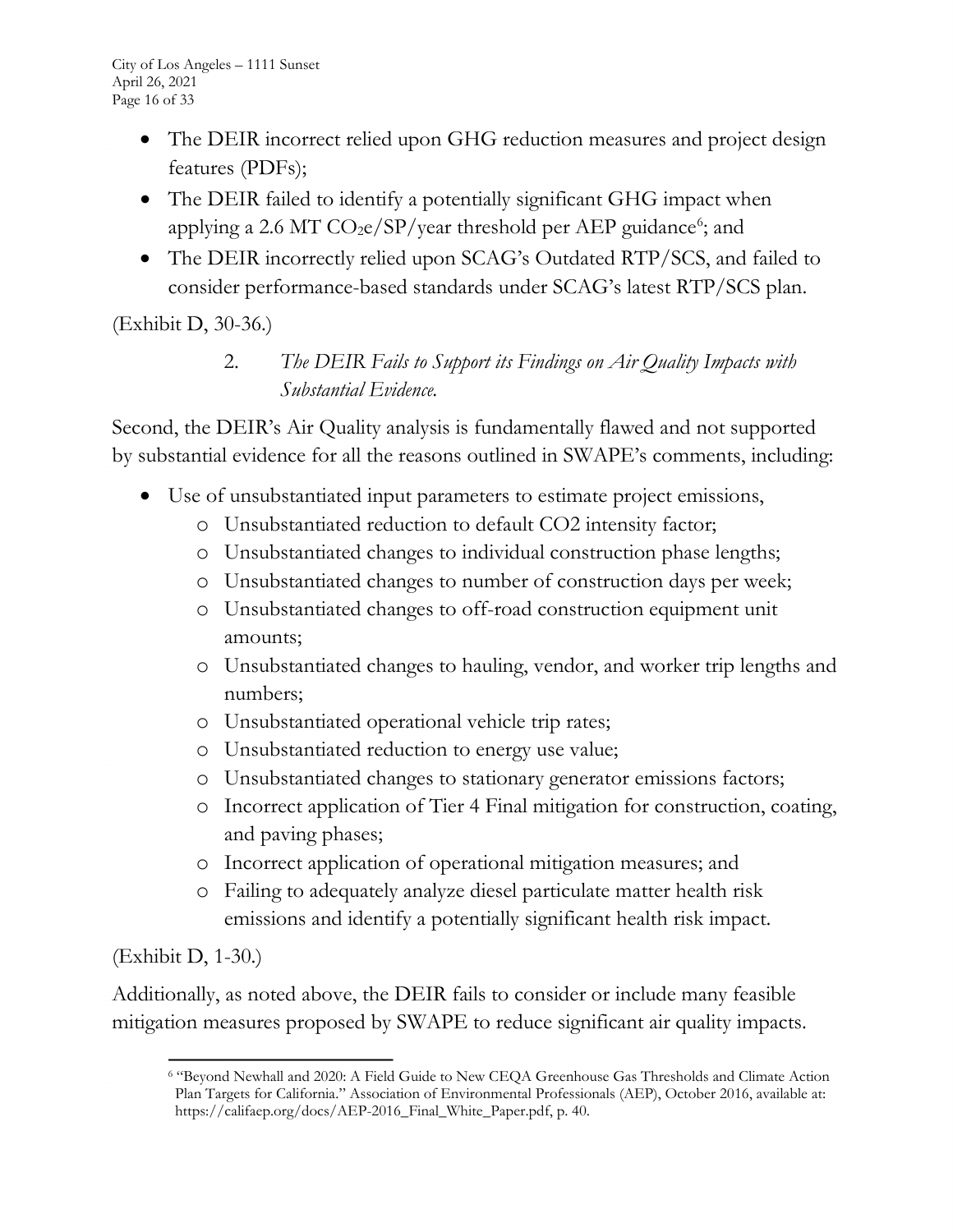City of Los Angeles – 1111 Sunset April 26, 2021 Page 17 of 33

(DEIR, 24-31.) The DEIR needs to be revised and recirculated with a substantiated air quality analysis that includes all feasible mitigation measures to reduce impacts.

> *3. The DEIR Fails to Support its Findings on Transportation Impacts with Substantial Evidence.*

CEQA Guidelines § 15064.3(b) requires analysis of a Project's vehicle miles traveled (VMT) impacts as part of the environmental document's transportation impacts analysis. The OPR technical guidance suggests that projects which have a VMT per capita of 15% or more below existing conditions may indicate a less than significant transportation impact relating to VMT.7 Assuming then this is the proper methodology, the DEIR fails to demonstrate a less than significant impact with respect to VMT.

The DEIR utilizes the East LA APC impact thresholds for a significance determination which underestimates resident and worker trips for the Project site and is unsubstantiated. The proper Project baseline should be the existing conditions at the site and the DEIR needs to demonstrate a 15% or below reduction in VMT to demonstrate a less than significant impact.

F. The DEIR Improperly Labels Mitigation Measures as "Project Design Features"

The DEIR improperly labels mitigation measures for "Project Design Features" or "PDFs" which the DEIR purports will "reduce the potential for environmental effects." (DEIR, I-14 $\sim$ 19.)

Relying on the PDFs, the DEIR concludes in many instances that the Project's impacts are less than significant and that no mitigation is required.

However, it is established that "[a]voidance, minimization and / or mitigation measure' . . . are not 'part of the project.' . . . compressing the analysis of impacts and mitigation measures into a single issue . . disregards the requirements of CEQA." *Lotus v. Department of Transportation* (2014) 223 Cal. App. 4th 645, 656.

When "an agency decides to incorporate mitigation measures into its significance determination, and relies on those mitigation measures to determine that no significant effects will occur, that agency must treat those measures as though there were adopted

<sup>77</sup> OPR Technical Advisory, On Evaluating Transportation Impacts in CEQA (Dec. 2018), available at https://opr.ca.gov/docs/20190122-743 Technical Advisory.pdf.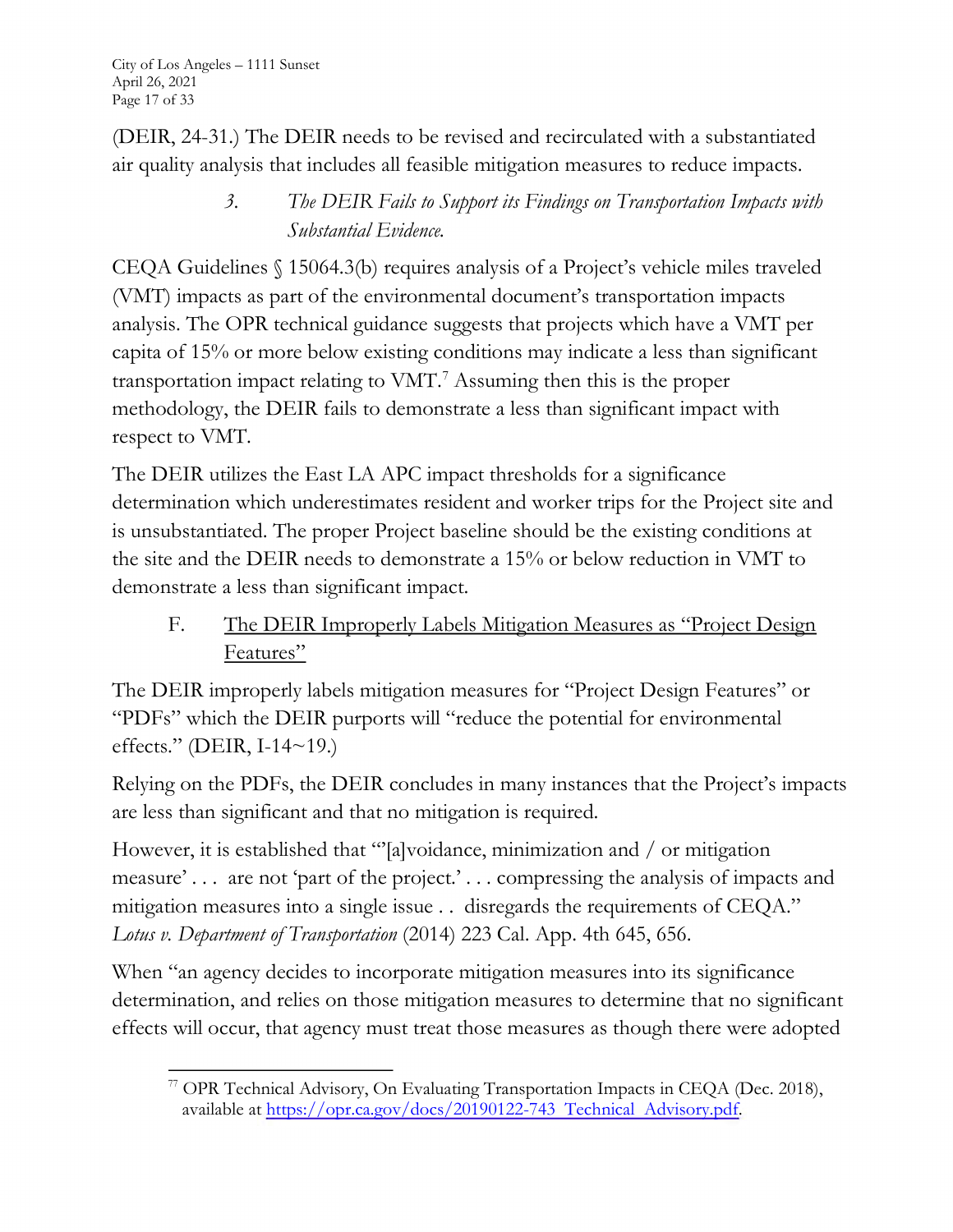following a finding of significance." *Lotus, supra*, 223 Cal. App. 4th at 652 [citing CEQA Guidelines  $\int$  15091(a)(1) and Cal. Public Resources Code  $\int$  21081(a)(1).

By labeling mitigation measures as project design features, the City violates CEQA by failing to disclose "the analytic route that the agency took from the evidence to its findings." Cal. Public Resources Code § 21081.5; CEQA Guidelines § 15093; *Village Laguna of Laguna Beach, Inc. v. Board of Supervisors* (1982) 134 Cal. App. 3d 1022, 1035 (quoting *Topanga Assn for a Scenic Community v. County of Los Angeles* (1974) 11 Cal. 3d 506, 515).

The DEIR's use of "Project Design Features" further violates CEQA because such measures would not be included in the Project's Mitigation Monitoring and Reporting Program CEQA requires lead agencies to adopt mitigation measures that are fully enforceable and to adopt a monitoring and/or reporting program to ensure that the measures are implemented to reduce the Project's significant environmental effects to the extent feasible. PRC § 21081.6; CEQA Guidelines § 15091(d). Therefore, using Project Design Features in lieu of mitigation measures violates CEQA.

# II. **THE PROJECT VIOLATES THE STATE PLANNING AND ZONING LAW AS WELL AS THE CITY'S GENERAL PLAN**

# A. Background Regarding the State Planning and Zoning Law

Each California city and county must adopt a comprehensive, long-term general plan governing development. *Napa Citizens for Honest Gov. v. Napa County Bd. of Supervisors* (2001) 91 Cal. App.4th 342, 352, citing Gov. Code §§ 65030, 65300. The general plan sits at the top of the land use planning hierarchy (See *DeVita v. County of Napa* (1995) 9 Cal. App. 4th 763, 773), and serves as a "constitution" or "charter" for all future development. *Lesher Communications, Inc. v. City of Walnut Creek* (1990) 52 Cal. App. 3d 531, 540.

General plan consistency is "the linchpin of California's land use and development laws; it is the principle which infused the concept of planned growth with the force of law." See *Debottari v. Norco City Council* (1985) 171 Cal. App. 3d 1204, 1213.

State law mandates two levels of consistency. First, a general plan must be internally or "horizontally" consistent: its elements must "comprise an integrated, internally consistent and compatible statement of policies for the adopting agency." (See Gov. Code § 65300.5; *Sierra Club v. Bd. of Supervisors* (1981) 126 Cal. App. 3d 698, 704.) A general plan amendment thus may not be internally inconsistent, nor may it cause the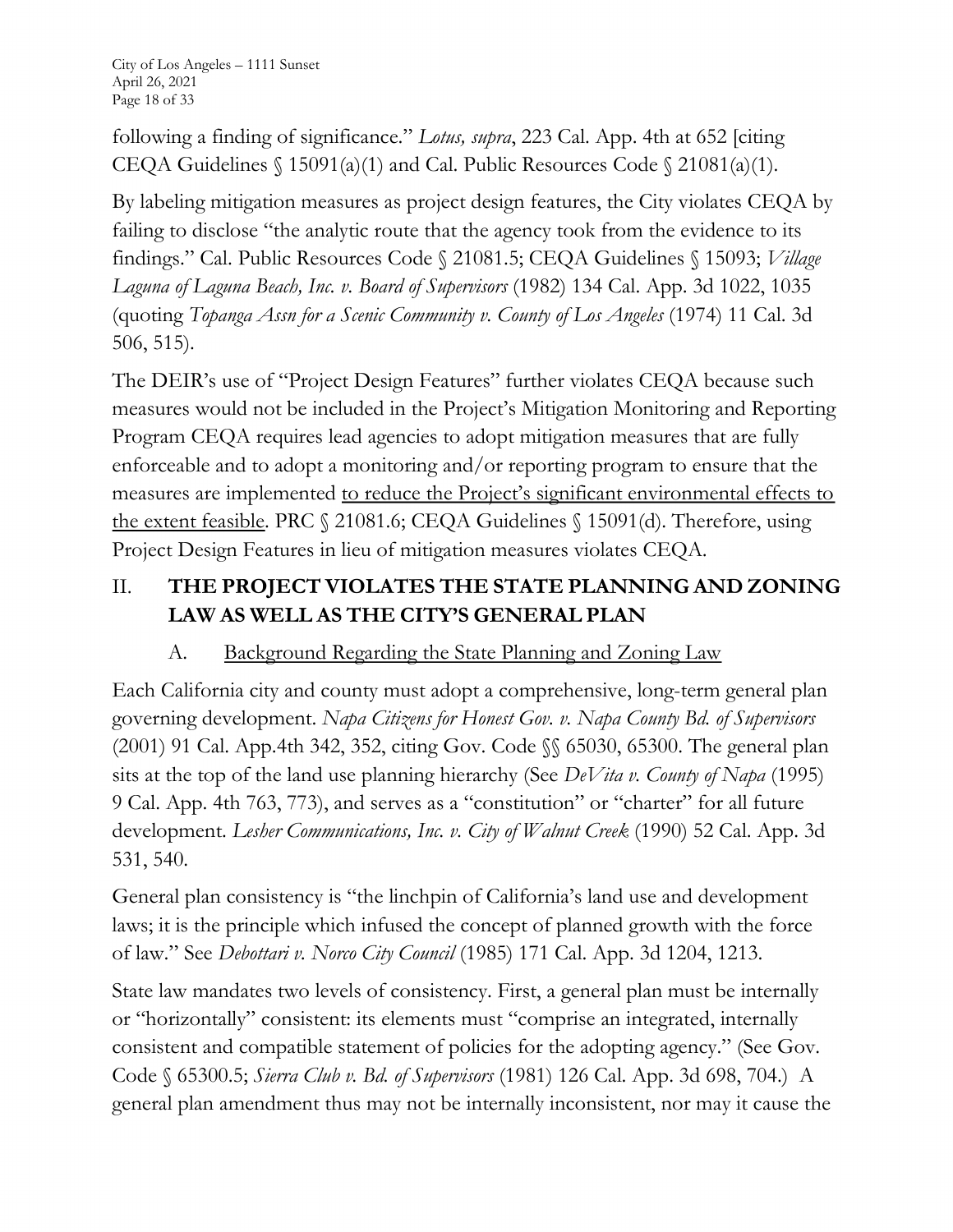City of Los Angeles – 1111 Sunset April 26, 2021 Page 19 of 33

general plan as a whole to become internally inconsistent. See *DeVita*, 9 Cal. App. 4th at 796 fn. 12.

Second, state law requires "vertical" consistency, meaning that zoning ordinances and other land use decisions also must be consistent with the general plan. (See Gov. Code  $\S$  65860(a)(2) [land uses authorized by zoning ordinance must be "compatible" with the objectives, policies, general land uses, and programs specified in the [general] plan."]; see also *Neighborhood Action Group v. County of Calaveras* (1984) 156 Cal. App. 3d 1176, 1184.) A zoning ordinance that conflicts with the general plan or impedes achievement of its policies is invalid and cannot be given effect. See *Lesher*, 52 Cal. App. 3d at 544.

State law requires that all subordinate land use decisions, including conditional use permits, be consistent with the general plan. See Gov. Code  $\S$  65860(a)(2); *Neighborhood Action Group*, 156 Cal. App. 3d at 1184.

A project cannot be found consistent with a general plan if it conflicts with a general plan policy that is "fundamental, mandatory, and clear," regardless of whether it is consistent with other general plan policies. See *Endangered Habitats League v. County of Orange* (2005) 131 Cal. App. 4th 777, 782-83; *Families Unafraid to Uphold Rural El Dorado County v. Bd. of Supervisors* (1998) 62 Cal. App. 4th 1332, 1341-42 ("*FUTURE*").

Moreover, even in the absence of such a direct conflict, an ordinance or development project may not be approved if it interferes with or frustrates the general plan's policies and objectives. See *Napa Citizens*, 91 Cal. App. 4th at 378-79; see also *Lesher*, 52 Cal. App. 3d at 544 (zoning ordinance restricting development conflicted with growthoriented policies of general plan).

B. The DEIR is Required to Review the Project's Consistency with Regional Housing Plans, Sustainable Community Strategy and Regional Transportation Plans

CEQA Guidelines section 15125(d) requires that an environmental impact report "discuss any inconsistencies between the proposed project and applicable general plans, specific plans and regional plans. *See also Golden Door Properties, LLC v. County of San Diego* (2020) 50 Cal. App. 5th 467, 543.

> 1. *The DEIR Fails to Demonstrate Consistency with SCAG's RTP/SCS Plan.*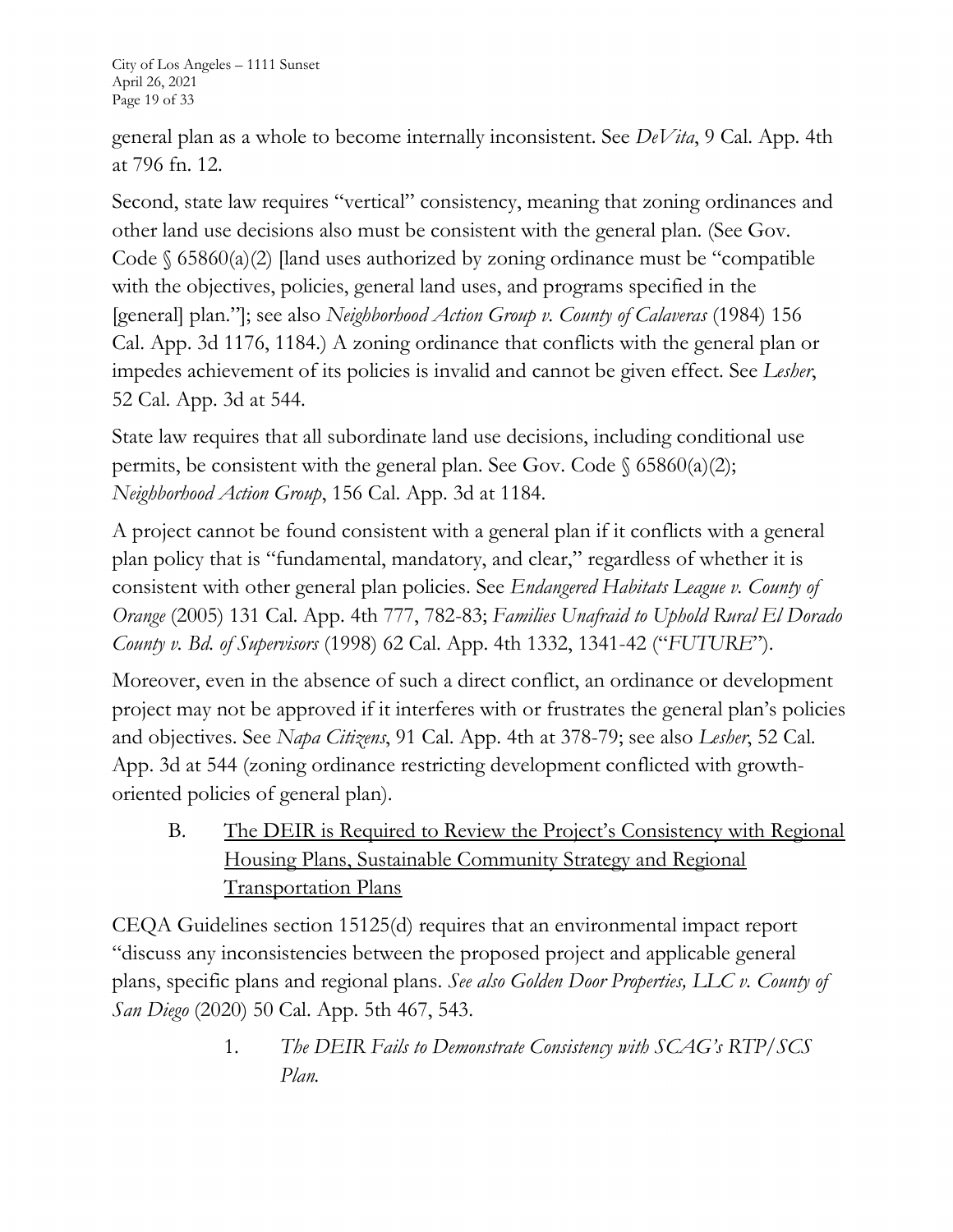Senate Bill No. 375 requires regional planning agencies to include a sustainable communities strategy in their regional transportation plans. Gov. Code § 65080, sub.(b)(2)(B).) CEQA Guidelines § 15125(d) provides that an EIR "shall discuss any inconsistencies between the proposed project and…regional plans. Such regional plans include…regional transportation plans." Thus, CEQA requires analysis of any inconsistencies between the Project and the relevant RTP/SCS plan.

In April 2012, SCAG adopted its 2012-2035 RTP/ SCS ("2012 RTP/SCS"), which proposed specific land use policies and transportation strategies for local governments to implement that will help the region achieve GHG emission reductions of 9 percent per capita in 2020 and 16 percent per capita in 2035.

In April 2016, SCAG adopted the 2016-2040 RTP/SCS ("2016 RTP/SCS")<sup>8</sup>, which incorporates and builds upon the policies and strategies in the 2012 RTP/SCS<sup>9</sup>, that will help the region achieve GHG emission reductions that would reduce the region's per capita transportation emissions by eight percent by 2020 and 18 percent by 2035.10 SCAG's RTP/SCS plan is based upon the same requirements outlined in CARB's 2017 Scoping Plan and SB 375.

On September 3, 2020, SCAG adopted the 2020 – 2045 RTP / SCS titled Connect SoCal ("2020 RTP/ SCS").11 The 2020 RTP / SCS adopts policies and strategies aimed at reducing the region's per capita greenhouse gas emissions by 8% below 2005 per capita emissions levels by 2020 and 19% below 2005 per capita emissions levels by 2035. 12

For both the 2012 and 2016 RTP/SCS, SCAG prepared Program Environmental Impact Reports ("PEIR") that include Mitigation Monitoring and Reporting Programs ("MMRP") that list project-level environmental mitigation measures that directly and/or indirectly relate to a project's GHG impacts and contribution to the region's

<sup>9</sup> SCAG (Apr. 2016) 2016 RTP/SCS, p. 69, 75-115 (attached as Exhibit D).

<sup>&</sup>lt;sup>10</sup> *Id.*, p. 8, 15, 153, 166.<br><sup>11</sup> SCAG (Sept 2020) Connect Socal: The 2020 – 2045 Regional Transportation Plan / Sustainable Communities Strategy of the Southern California Association of Governments, *available at* https://scag.ca.gov/sites/main/files/file-attachments/0903fconnectsocalplan 0.pdf?1606001176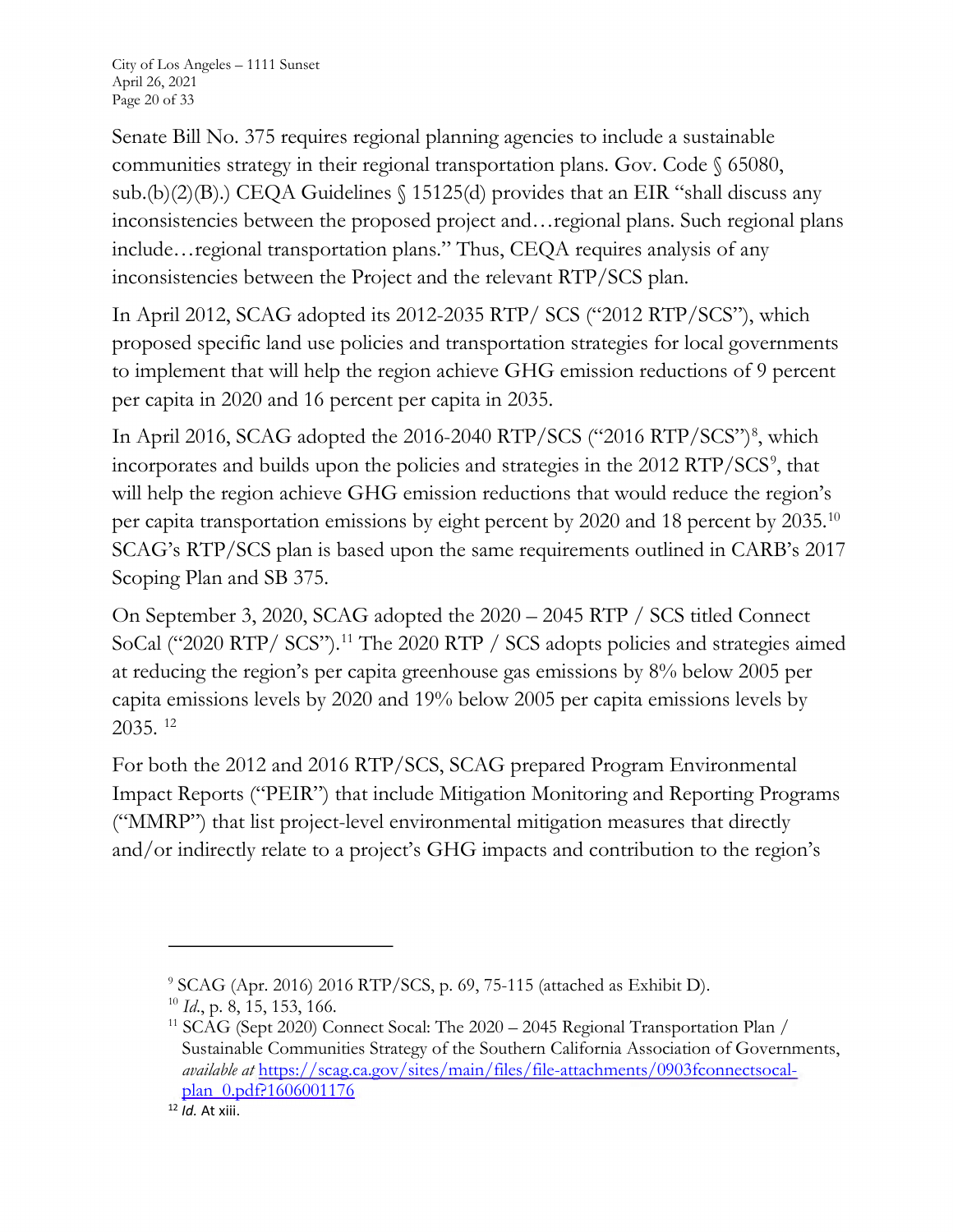GHG emissions.13 These environmental mitigation measures serve to help local municipalities when identifying mitigation to reduce impacts on a project-specific basis that can and should be implemented when they identify and mitigate project-specific environmental impacts.<sup>14</sup>

Here, the Original FEIR claims the Project is consistent with SCAG's 2016-2040 RTP/SCS Plan ("RTP/SCS Plan") through the analysis of nine general goals or policies of that plan. (FEIR, pp. 257-259.) However, the goals that the FEIR analyzes for Project consistency are not applicable at the project level, only at a plan level to inform implementation of the RTP/SCS Plan. Thus, the FEIR incorrectly relies upon plan level goals outlined in the RTP/SCS. In the 2016 RTP/SCS Plan, SCAG states that:

The RTP/SCS is a long-range visioning plan that balances future mobility and housing needs with goals for the environment, the regional economy, social equity and environmental justice, and public health. Ultimately, the Plan is intended to help guide transportation and land use decisions and public investments…This Plan's goals are intended to help carry out our vision for improved mobility, a strong economy and sustainability."15

The City's Responses to Comments merely dispute that Commenter has failed to present evidence to refute the conclusions of the Original FEIR. (Responses to Comments, p. 157.) As stated in our initial comment letter, which is reiterated here below, neither the RFEIR nor the Original FEIR demonstrates that it is consistent with many of the RTP/SCS Plan's *project-level* goals, including:

# Land Use and Transportation

- Providing transit fare discounts<sup>16</sup>;
- Implementing transit integration strategies<sup>17</sup>; and
- Anticipating shared mobility platforms, car-to-car communications, and

16 SCAG 2016 RTP/SCS, pp. 75-114

<sup>13</sup> *Id*., p. 116-124; see also SCAG (April 2012) Regional Transportation Plan 2012 – 20135, fn. 38, p. 77-86 (attached as Exhibit E).

<sup>&</sup>lt;sup>14</sup> SCAG 2012 RTP/SCS (attached as Exhibit E), p. 77; see also SCAG 2016 RTP/SCS, fn. 41, p. 115.

 $15$  SCAG 2016-2040 RTP/SCS Plan, pp. 63, 65 (emphasis added)

<sup>17</sup> *Id.*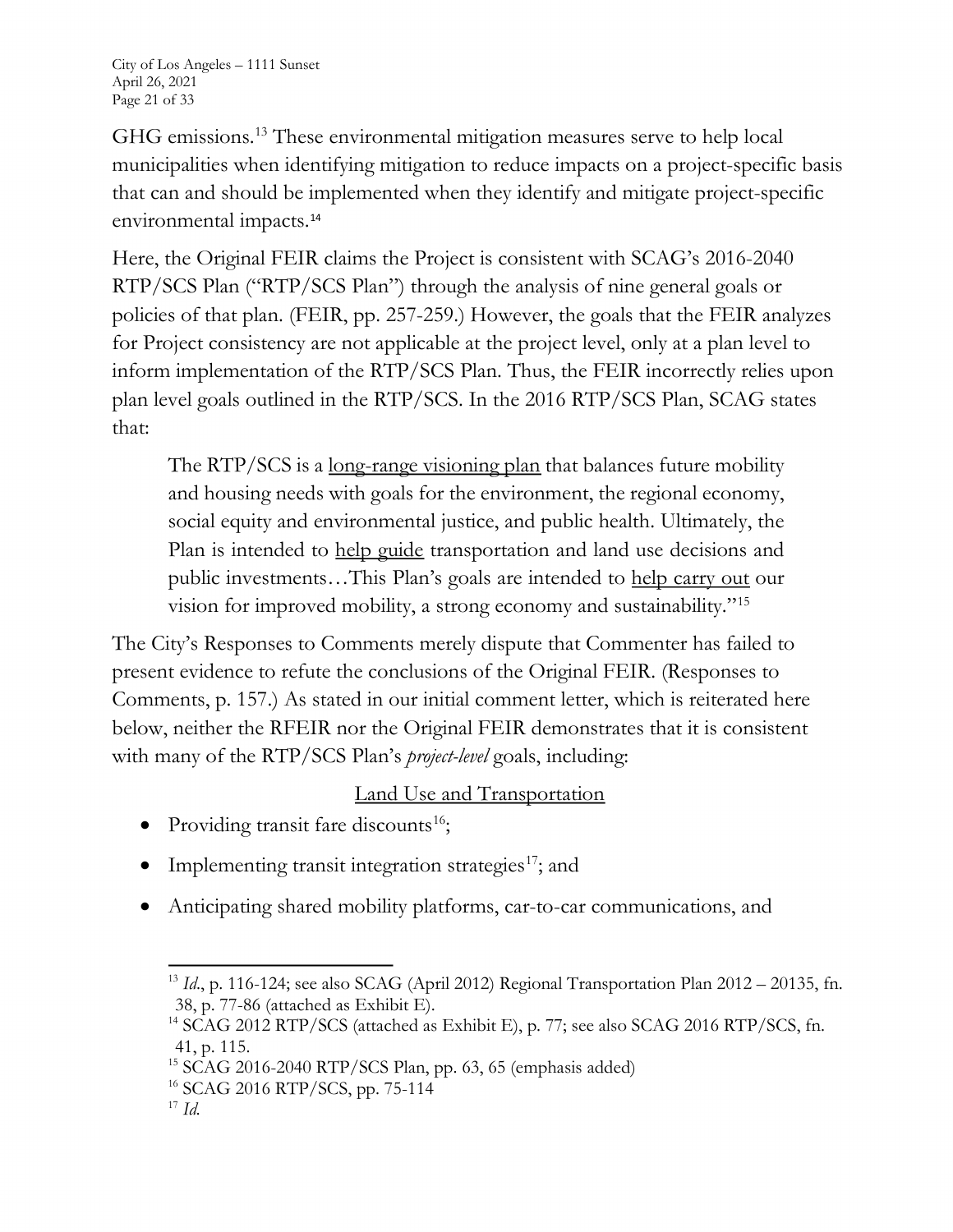City of Los Angeles – 1111 Sunset April 26, 2021 Page 22 of 33

automated vehicle technologies.18

## GHG Emissions Goals<sup>19</sup>

- Reduction in emissions resulting from a project through implementation of project features, project design, or other measures, such as those described in Appendix F of the State CEQA Guidelines,<sup>20</sup> such as:
	- o Potential measures to reduce wasteful, inefficient and unnecessary consumption of energy during construction, operation, maintenance and/or removal. The discussion should explain why certain measures were incorporated in the project and why other measures were dismissed.
	- o The potential siting, orientation, and design to minimize energy consumption, including transportation energy.
	- o The potential for reducing peak energy demand.
	- o Alternate fuels (particularly renewable ones) or energy systems.
	- o Energy conservation which could result from recycling efforts.
- Off-site measures to mitigate a project's emissions.
- Measures that consider incorporation of Best Available Control Technology (BACT) during design, construction and operation of projects to minimize GHG emissions, including but not limited to:
	- o Use energy and fuel-efficient vehicles and equipment;
	- o Deployment of zero- and/or near zero emission technologies;

<sup>18</sup> *Id.*

<sup>&</sup>lt;sup>19</sup> SCAG 2012 RTP/SCS (Mar. 2012) Final PEIR MMRP, p. 6-2—6-14 (including mitigation measures ("MM") AQ3, BIO/OS3, CUL2, GEO3, GHG15, HM3, LU14, NO1, POP4, PS12, TR23, W9 [stating "[l]ocal agencies can and should comply with the requirements of CEQA to mitigate impacts to [the environmental] as applicable and feasible …[and] may refer to Appendix G of this PEIR for examples of potential mitigation to consider when appropriate in reducing environmental impacts of future projects." (Emphasis added)]),; see also id., Final PEIR Appendix G (including MMs AQ1-23, GHG1-8, PS1-104, TR1-83, W1- 62),; SCAG 2016 RTP/SCS (Mar. 2016) Final PEIR MMRP, p. 11–63 (including MMs AIR-2(b), AIR-4(b), EN- 2(b), GHG-3(b), HYD-1(b), HYD-2(b), HYD-8(b), TRA-1(b), TRA-2(b), USS-4(b), USS-6(b)).

<sup>&</sup>lt;sup>20</sup> CEQA Guidelines, Appendix F-Energy Conservation, http://resources.ca.gov/ceqa/ guidelines/Appendix\_F.html.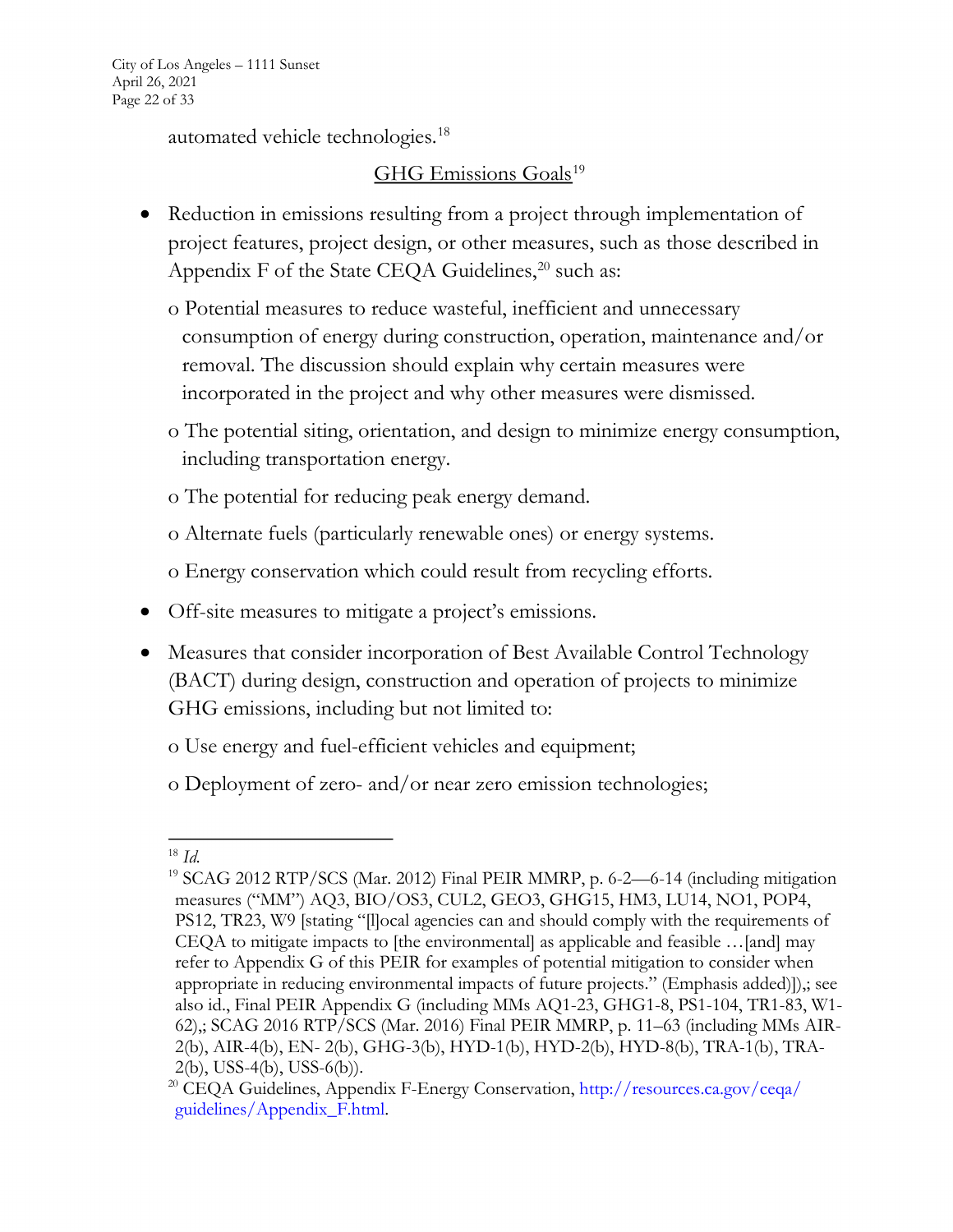- o Use cement blended with the maximum feasible amount of flash or other materials that reduce GHG emissions from cement production;
- o Incorporate design measures to reduce GHG emissions from solid waste management through encouraging solid waste recycling and reuse;
- o Incorporate design measures to reduce energy consumption and increase use of renewable energy;
- o Incorporate design measures to reduce water consumption;

o Use lighter-colored pavement where feasible;

o Recycle construction debris to maximum extent feasible;

- Adopting employer trip reduction measures to reduce employee trips such as vanpool and carpool programs, providing end-of-trip facilities, and telecommuting programs.
- Designate a percentage of parking spaces for ride-sharing vehicles or highoccupancy vehicles, and provide adequate passenger loading and unloading for those vehicles;
- Land use siting and design measures that reduce GHG emissions, including:
	- o Measures that increase vehicle efficiency, encourage use of zero and low emissions vehicles, or reduce the carbon content of fuels, including constructing or encouraging construction of electric vehicle charging stations or neighborhood electric vehicle networks, or charging for electric bicycles; and
	- o Measures to reduce GHG emissions from solid waste management through encouraging solid waste recycling and reuse.

### Hydrology & Water Quality Goals

- Incorporate measures consistent in a manner that conforms to the standards set by regulatory agencies responsible for regulating water quality/supply requirements, such as:
	- o Reduce exterior consumptive uses of water in public areas, and should promote reductions in private homes and businesses, by shifting to droughttolerant native landscape plantings(xeriscaping), using weather-based irrigation systems, educating other public agencies about water use, and installing related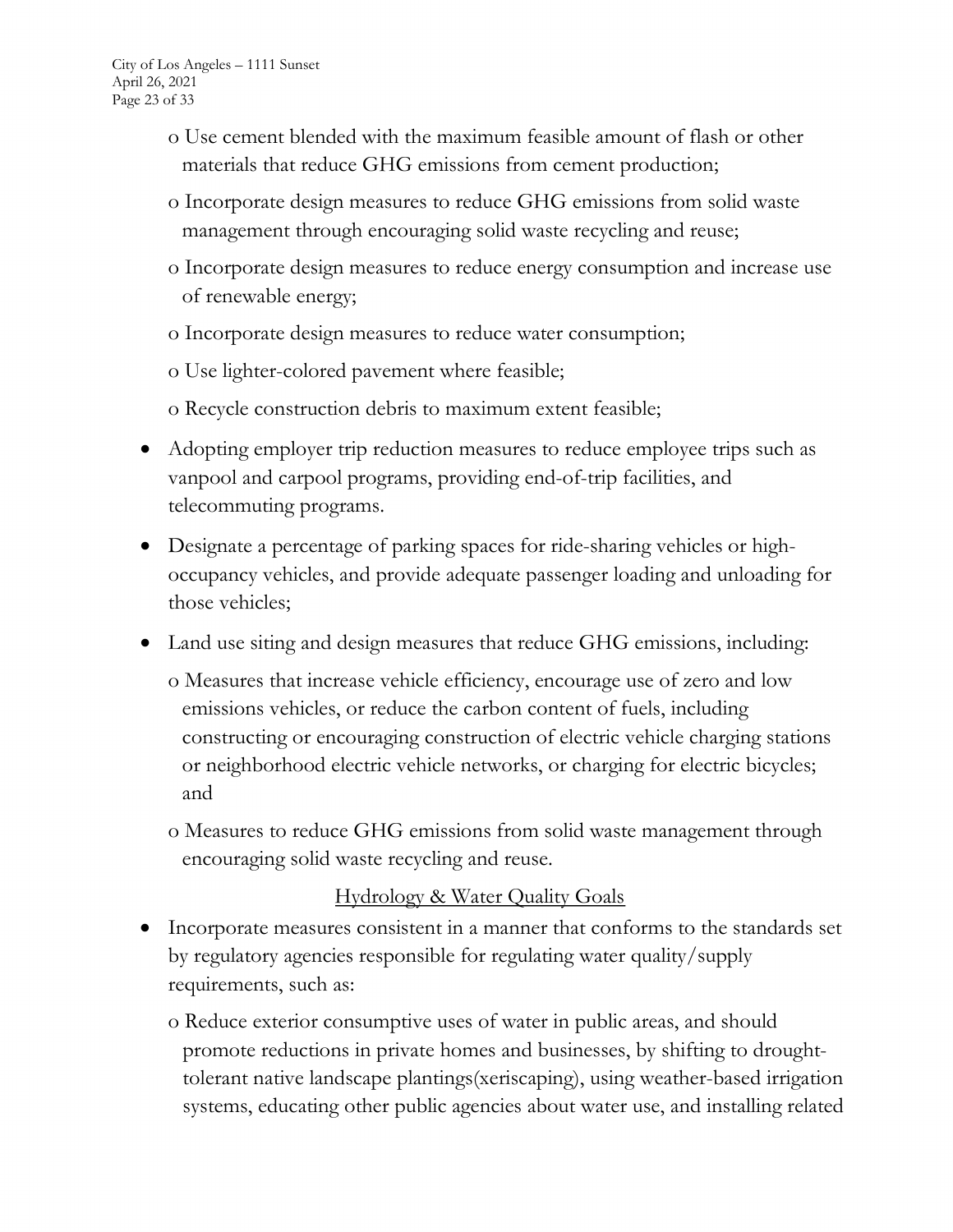water pricing incentives.

- o Promote the availability of drought-resistant landscaping options and provide information on where these can be purchased. Use of reclaimed water especially in median landscaping and hillside landscaping can and should be implemented where feasible.
- o Implement water conservation best practices such as low-flow toilets, waterefficient clothes washers, water system audits, and leak detection and repair.
- o Ensure that projects requiring continual dewatering facilities implement monitoring systems and long-term administrative procedures to ensure proper water management that prevents degrading of surface water and minimizes, to the greatest extent possible, adverse impacts on groundwater for the life of the project. Comply with appropriate building codes and standard practices including the Uniform Building Code.
- o Maximize, where practical and feasible, permeable surface area in existing urbanized areas to protect water quality, reduce flooding, allow for groundwater recharge, and preserve wildlife habitat. Minimized new impervious surfaces to the greatest extent possible, including the use of in-lieu fees and off-site mitigation.
- o Avoid designs that require continual dewatering where feasible.
- o Where feasible, do not site transportation facilities in groundwater recharge areas, to prevent conversion of those areas to impervious surface.
- Incorporate measures consistent in a manner that conforms to the standards set by regulatory agencies responsible for regulating and enforcing water quality and waste discharge requirements, such as:
	- o Complete, and have approved, a Stormwater Pollution Prevention Plan ("SWPPP") before initiation of construction.
	- o Implement Best Management Practices to reduce the peak stormwater runoff from the project site to the maximum extent practicable.
	- o Comply with the Caltrans stormwater discharge permit as applicable; and identify and implement Best Management Practices to manage site erosion, wash water runoff, and spill control.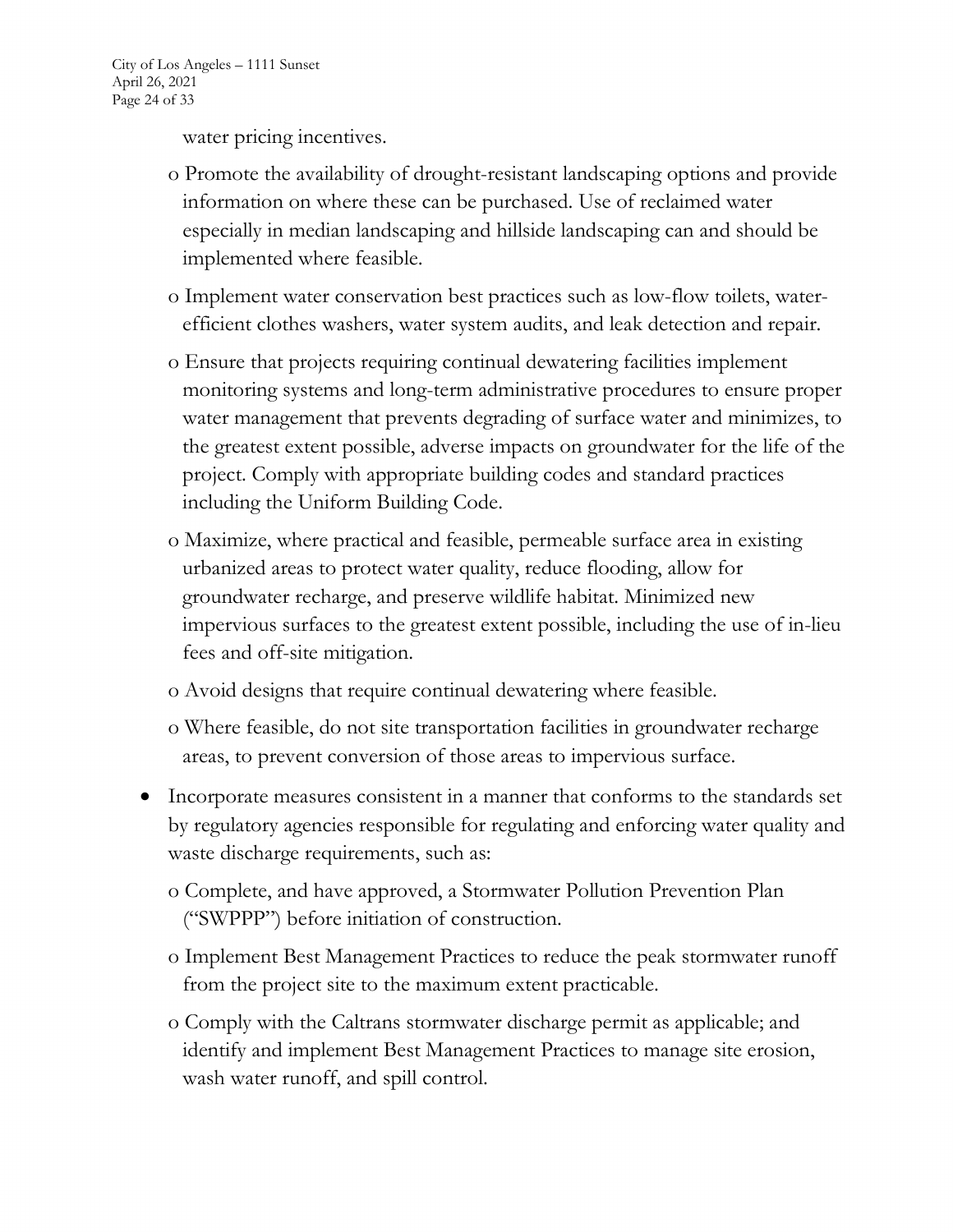- o Complete, and have approved, a Standard Urban Stormwater Management Plan, prior to occupancy of residential or commercial structures.
- o Ensure adequate capacity of the surrounding stormwater system to support stormwater runoff from new or rehabilitated structures or buildings.
- o Prior to construction within an area subject to Section 404 of the Clean Water Act, obtain all required permit approvals and certifications for construction within the vicinity of a watercourse (e.g., Army Corps § 404 permit, Regional Waterboard § 401 permit, Fish & Wildlife § 401 permit).
- o Where feasible, restore or expand riparian areas such that there is no net loss of impervious surface as a result of the project.
- o Install structural water quality control features, such as drainage channels, detention basins, oil and grease traps, filter systems, and vegetated buffers to prevent pollution of adjacent water resources by polluted runoff where required by applicable urban stormwater runoff discharge permits, on new facilities.
- o Provide structural stormwater runoff treatment consistent with the applicable urban stormwater runoff permit where Caltrans is the operator, the statewide permit applies.
- o Provide operational best management practices for street cleaning, litter control, and catch basin cleaning are implemented to prevent water quality degradation in compliance with applicable stormwater runoff discharge permits; and ensure treatment controls are in place as early as possible, such as during the acquisition process for rights-of-way, not just later during the facilities design and construction phase.
- o Comply with applicable municipal separate storm sewer system discharge permits as well as Caltrans' stormwater discharge permit including long-term sediment control and drainage of roadway runoff.
- o Incorporate as appropriate treatment and control features such as detention basins, infiltration strips, and porous paving, other features to control surface runoff and facilitate groundwater recharge into the design of new transportation projects early on in the process to ensure that adequate acreage and elevation contours are provided during the right-of-way acquisition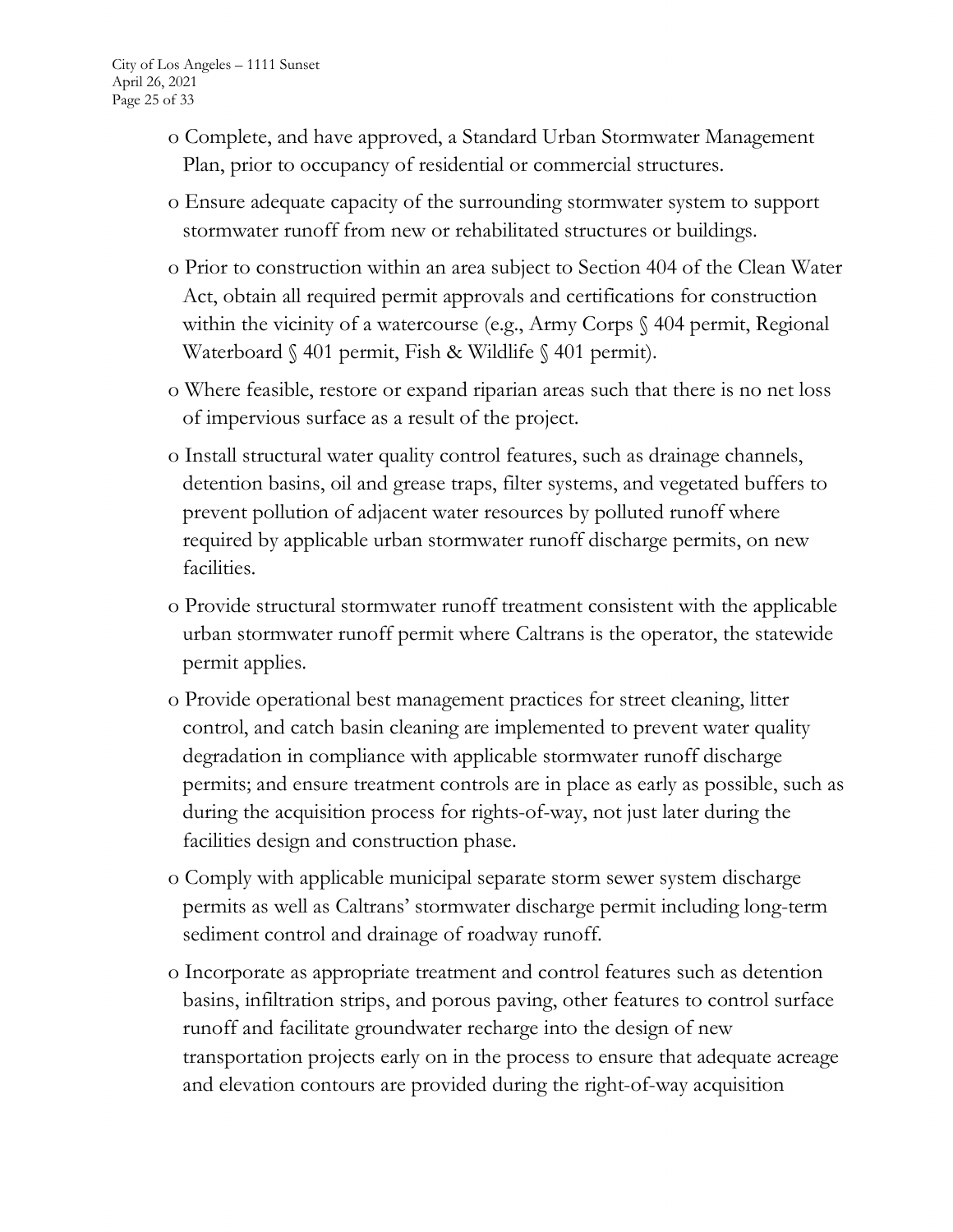#### process.

o Design projects to maintain volume of runoff, where any downstream receiving water body has not been designed and maintained to accommodate the increase in flow velocity, rate, and volume without impacting the water's beneficial uses. Pre-project flow velocities, rates, volumes must not be exceeded. This applies not only to increases in stormwater runoff from the project site, but also to hydrologic changes induced by flood plain encroachment. Projects should not cause or contribute to conditions that degrade the physical integrity or ecological function of

any downstream receiving waters.

- o Provide culverts and facilities that do not increase the flow velocity, rate, or volume and/or acquiring sufficient storm drain easements that accommodate an appropriately vegetated earthen drainage channel.
- o Upgrade stormwater drainage facilities to accommodate any increased runoff volumes. These upgrades may include the construction of detention basins or structures that will delay peak flows and reduce flow velocities, including expansion and restoration of wetlands and riparian buffer areas. System designs shall be completed to eliminate increases in peak flow rates from current levels.

o Encourage Low Impact Development ("LID") and incorporation of natural spaces that reduce, treat, infiltrate and manage stormwater runoff flows in all new developments, where practical and feasible.

- Incorporate measures consistent with the provisions of the Groundwater Management Act and implementing regulations, such as:
	- o For projects requiring continual dewatering facilities, implement monitoring systems and long-term administrative procedures to ensure proper water management that prevents degrading of surface water and minimizes, to the greatest extent possible, adverse impacts on groundwater for the life of the project, Construction designs shall comply with appropriate building codes and standard practices including the Uniform Building Code.
	- o Maximize, where practical and feasible, permeable surface area in existing urbanized areas to protect water quality, reduce flooding, allow for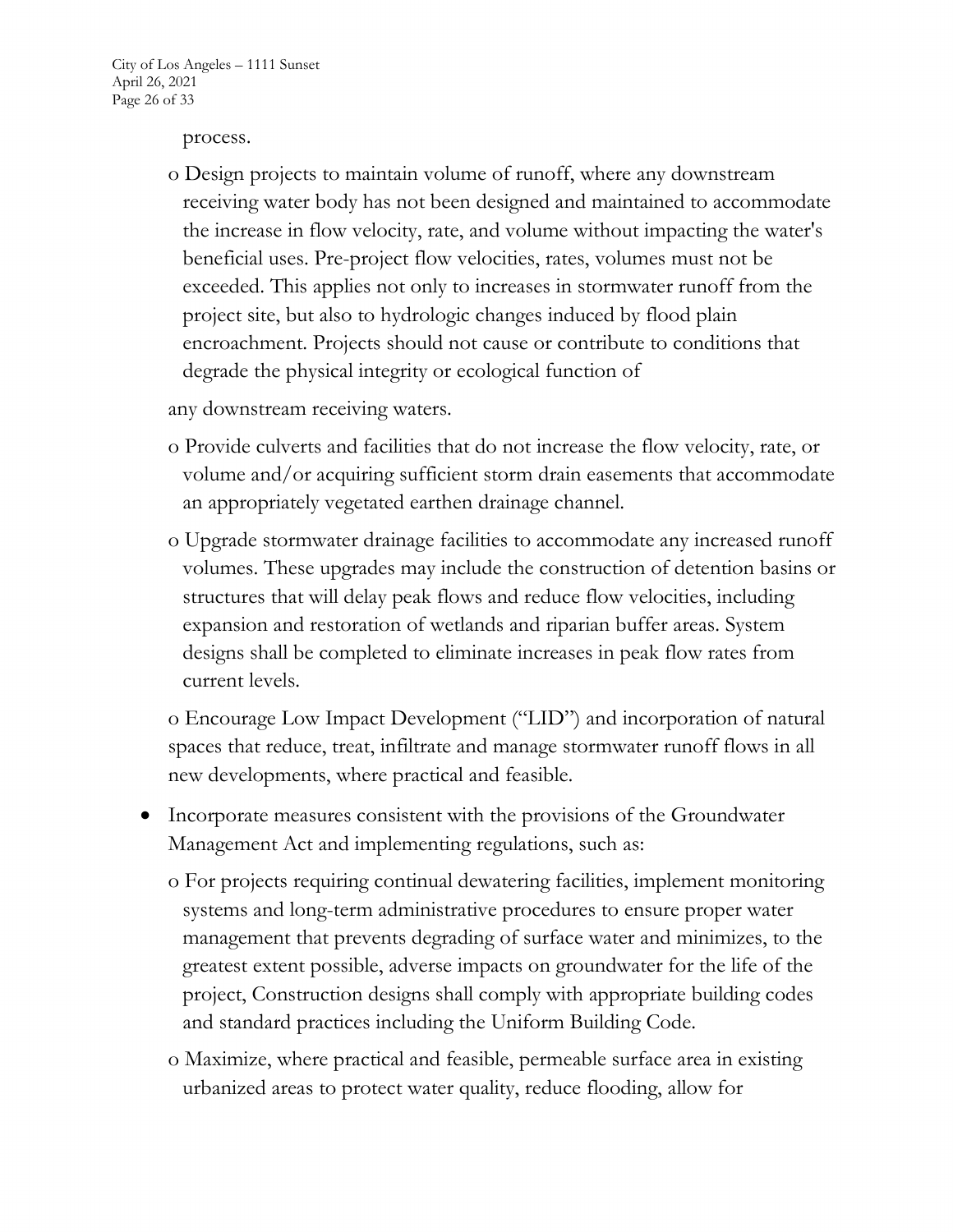groundwater recharge, and preserve wildlife habitat. Minimize to the greatest extent possible, new impervious surfaces, including the use of in-lieu fees and off-site mitigation.

- o Avoid designs that require continual dewatering where feasible.
- o Avoid construction and siting on groundwater recharge areas, to prevent conversion of those areas to impervious surface.
- o Reduce hardscape to the extent feasible to facilitate groundwater recharge as appropriate.
- Incorporate mitigation measures to ensure compliance with all federal, state, and local floodplain regulations, consistent with the provisions of the National Flood Insurance Program, such as:
	- o Comply with Executive Order 11988 on Floodplain Management, which requires avoidance of incompatible floodplain development, restoration and preservation of the natural and beneficial floodplain values, and maintenance of consistency with the standards and criteria of the National Flood Insurance Program.
	- o Ensure that all roadbeds for new highway and rail facilities be elevated at least one foot above the 100-year base flood elevation. Since alluvial fan flooding is not often identified on FEMA flood maps, the risk of alluvial fan flooding should be evaluated and projects should be sited to avoid alluvial fan flooding. Delineation of floodplains and alluvial fan boundaries should attempt to account for future hydrologic changes caused by global climate change.

## Transportation, Traffic, and Safety

- Institute teleconferencing, telecommute and/or flexible work hour programs to reduce unnecessary employee transportation.
- Create a ride-sharing program by designating a certain percentage of parking spaces for ride sharing vehicles, designating adequate passenger loading and unloading for ride sharing vehicles, and providing a web site or message board for coordinating rides.
- Provide a vanpool for employees.
- Provide a Transportation Demand Management (TDM) plan containing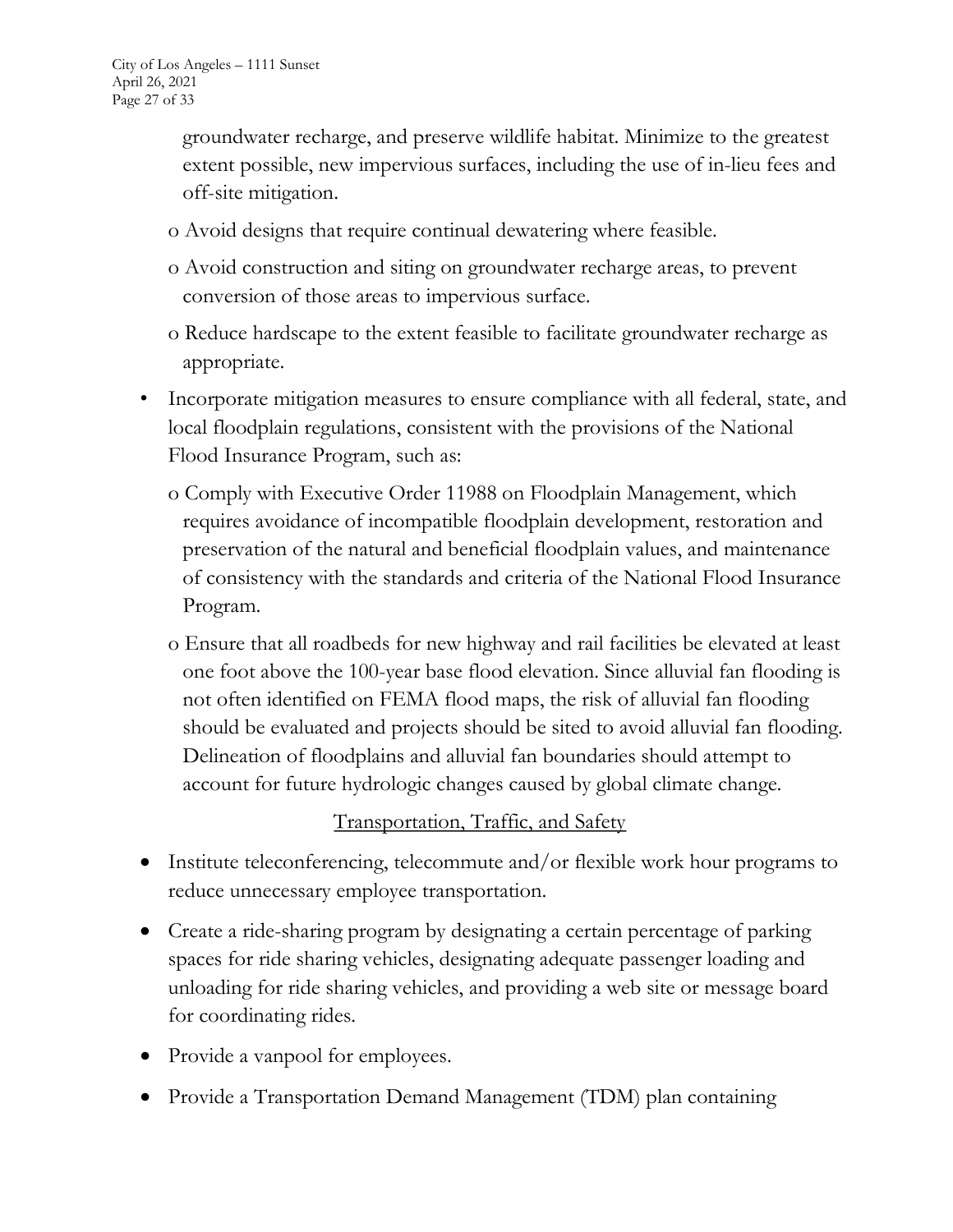strategies to reduce on-site parking demand and single occupancy vehicle travel. The TDM shall include strategies to increase bicycle, pedestrian, transit, and carpools/vanpool use, including:

- o Inclusion of additional bicycle parking, shower, and locker facilities that exceed the requirement.
- o Direct transit sales or subsidized transit passes.
- o Guaranteed ride home program.
- o Pre-tax commuter benefits (checks).
- o On-site car-sharing program (such as City Car Share, Zip Car, etc.).
- o On-site carpooling program.
- o Distribution of information concerning alternative transportation options.
- o Parking spaces sold/leased separately.
- o Parking management strategies; including attendant/valet parking and shared parking spaces.
- x Promote ride sharing programs e.g., by designating a certain percentage of parking spaces for high-occupancy vehicles, providing larger parking spaces to accommodate vans used for ride-sharing, and designating adequate passenger loading and unloading and waiting areas.
- Encourage the use of public transit systems by enhancing safety and cleanliness on vehicles and in and around stations, providing shuttle service to public transit, offering public transit incentives and providing public education and publicity about public transportation services.
- Build or fund a major transit stop within or near transit development upon consultation with applicable CTCs.
- Work with the school districts to improve pedestrian and bike access to schools and to restore or expand school bus service using lower-emitting vehicles.
- Purchase, or create incentives for purchasing, low or zero-emission vehicles.
- Provide the necessary facilities and infrastructure to encourage the use of low or zero-emission vehicles.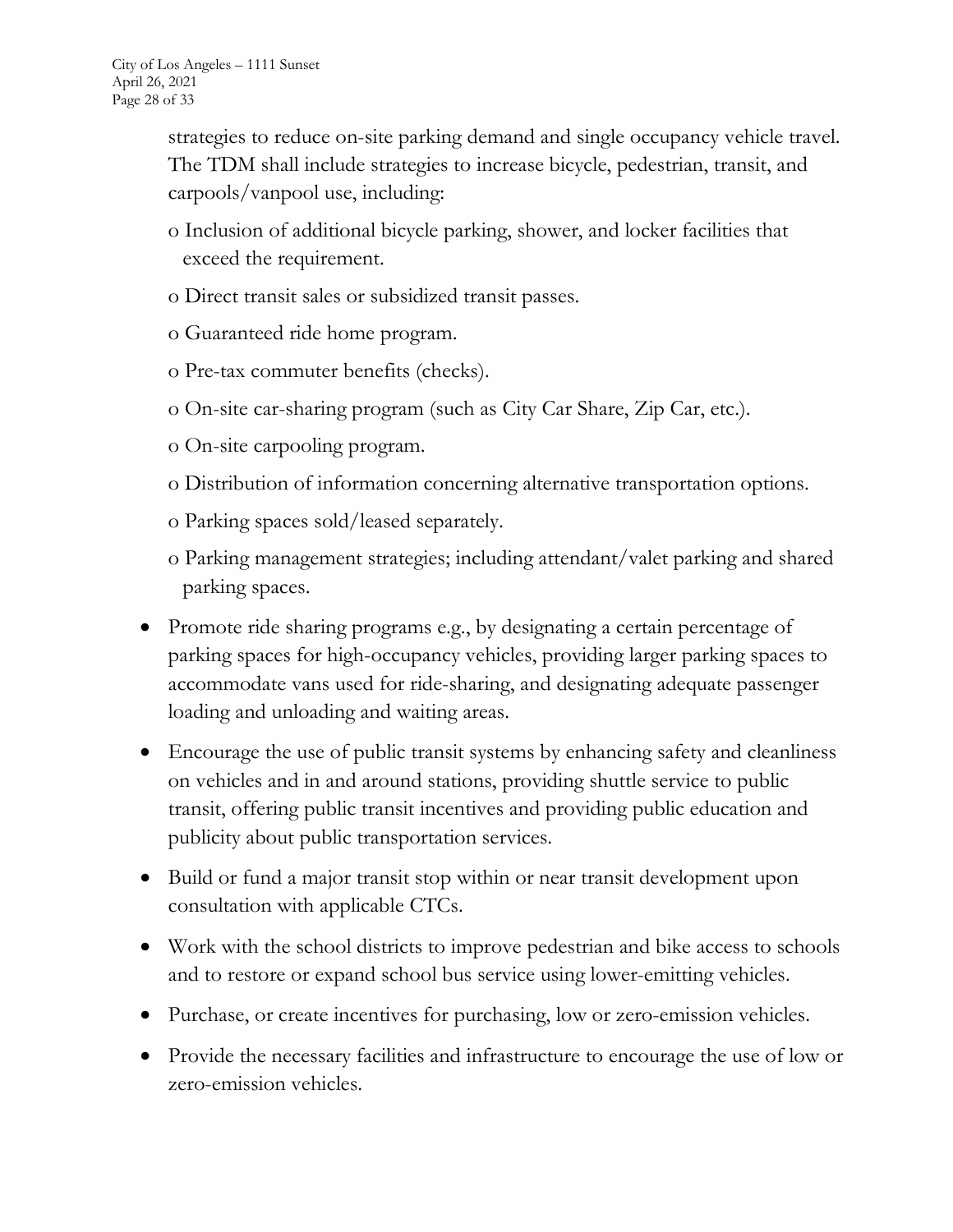- Promote ride sharing programs, if determined feasible and applicable by the Lead Agency, including:
	- o Designate a certain percentage of parking spaces for ride-sharing vehicles.
	- o Designate adequate passenger loading, unloading, and waiting areas for ridesharing vehicles.
	- o Provide a web site or message board for coordinating shared rides.
	- o Encourage private, for-profit community car-sharing, including parking spaces for car share vehicles at convenient locations accessible by public transit.
	- o Hire or designate a rideshare coordinator to develop and implement ridesharing programs.
- Support voluntary, employer-based trip reduction programs, if determined feasible and applicable by the Lead Agency, including:
	- o Provide assistance to regional and local ridesharing organizations.
	- o Advocate for legislation to maintain and expand incentives for employer ridesharing programs.
	- o Require the development of Transportation Management Associations for large employers and commercial/ industrial complexes.
	- o Provide public recognition of effective programs through awards, top ten lists, and other mechanisms.
- Implement a "guaranteed ride home" program for those who commute by public transit, ridesharing, or other modes of transportation, and encourage employers to subscribe to or support the program.
- Encourage and utilize shuttles to serve neighborhoods, employment centers and major destinations.
- Create a free or low-cost local area shuttle system that includes a fixed route to popular tourist destinations or shopping and business centers.
- Work with existing shuttle service providers to coordinate their services.
- Facilitate employment opportunities that minimize the need for private vehicle trips, such as encourage telecommuting options with new and existing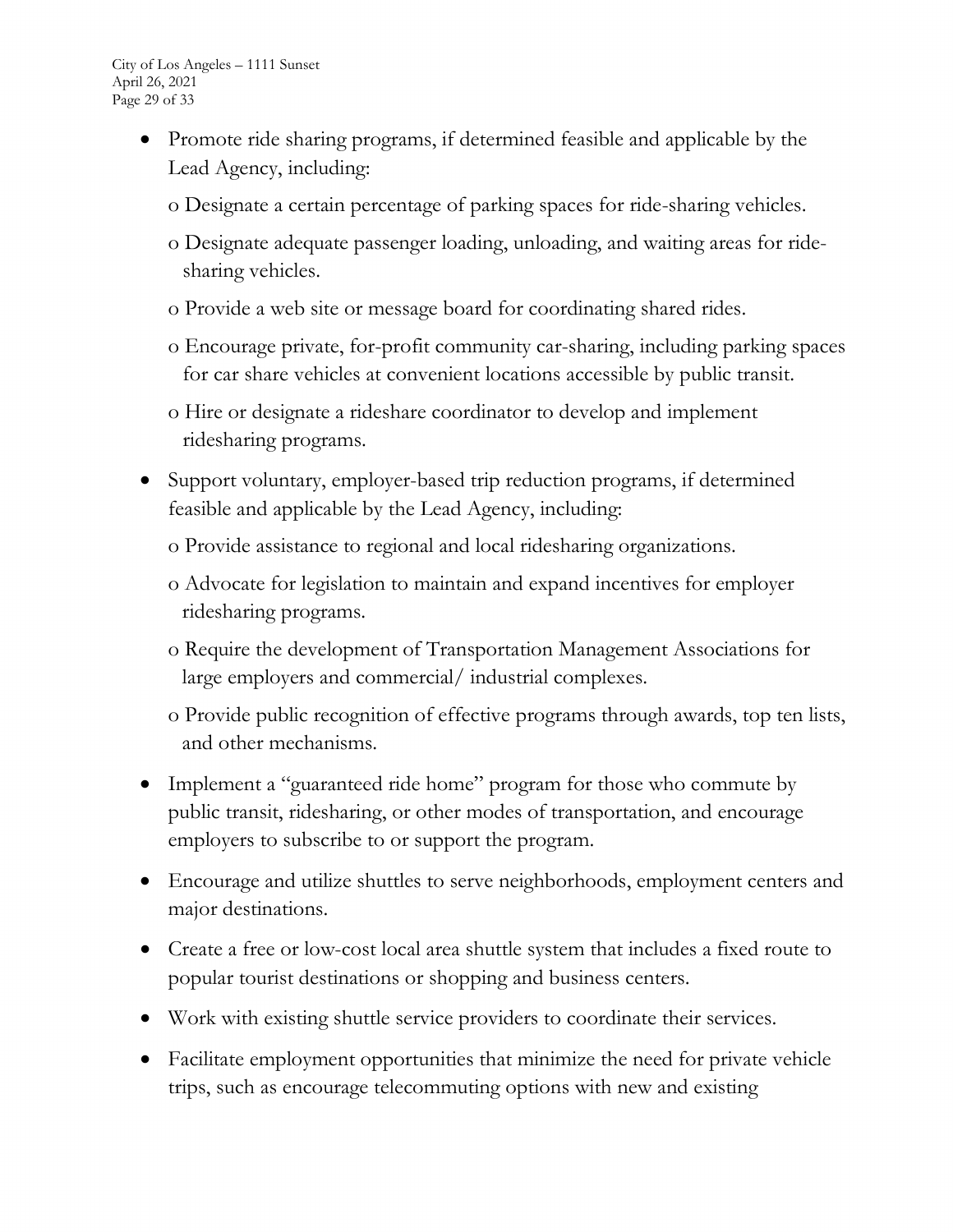employers, through project review and incentives, as appropriate.

- Organize events and workshops to promote GHG-reducing activities.
- Implement a Parking Management Program to discourage private vehicle use, including:
	- o Encouraging carpools and vanpools with preferential parking and a reduced parking fee.
	- o Institute a parking cash-out program or establish a parking fee for all singleoccupant vehicles.

## Utilities & Service Systems

- Integrate green building measures consistent with CALGreen (Title 24, part 11), U.S. Green Building Council's Leadership in Energy and Environmental Design, energy Star Homes, Green Point Rated Homes, and the California Green Builder Program into project design including, but not limited to the following:
	- o Reuse and minimization of construction and demolition (C&D) debris and diversion of C&D waste from landfills to recycling facilities.
	- o Inclusion of a waste management plan that promotes maximum C&D diversion.
	- o Development of indoor recycling program and space.
	- o Discourage exporting of locally generated waste outside of the SCAG region during the construction and implementation of a project. Encourage disposal within the county where the waste originates as much as possible. Promote green technologies for long-distance transport of waste (e.g., clean engines and clean locomotives or electric rail for waste-by-rail disposal systems) and consistency with SCAQMD and 2016 RTP/SCS policies can and should be required.
	- o Develop ordinances that promote waste prevention and recycling activities such as: requiring waste prevention and recycling efforts at all large events and venues; implementing recycled content procurement programs; and developing opportunities to divert food waste away from landfills and toward food banks and composting facilities.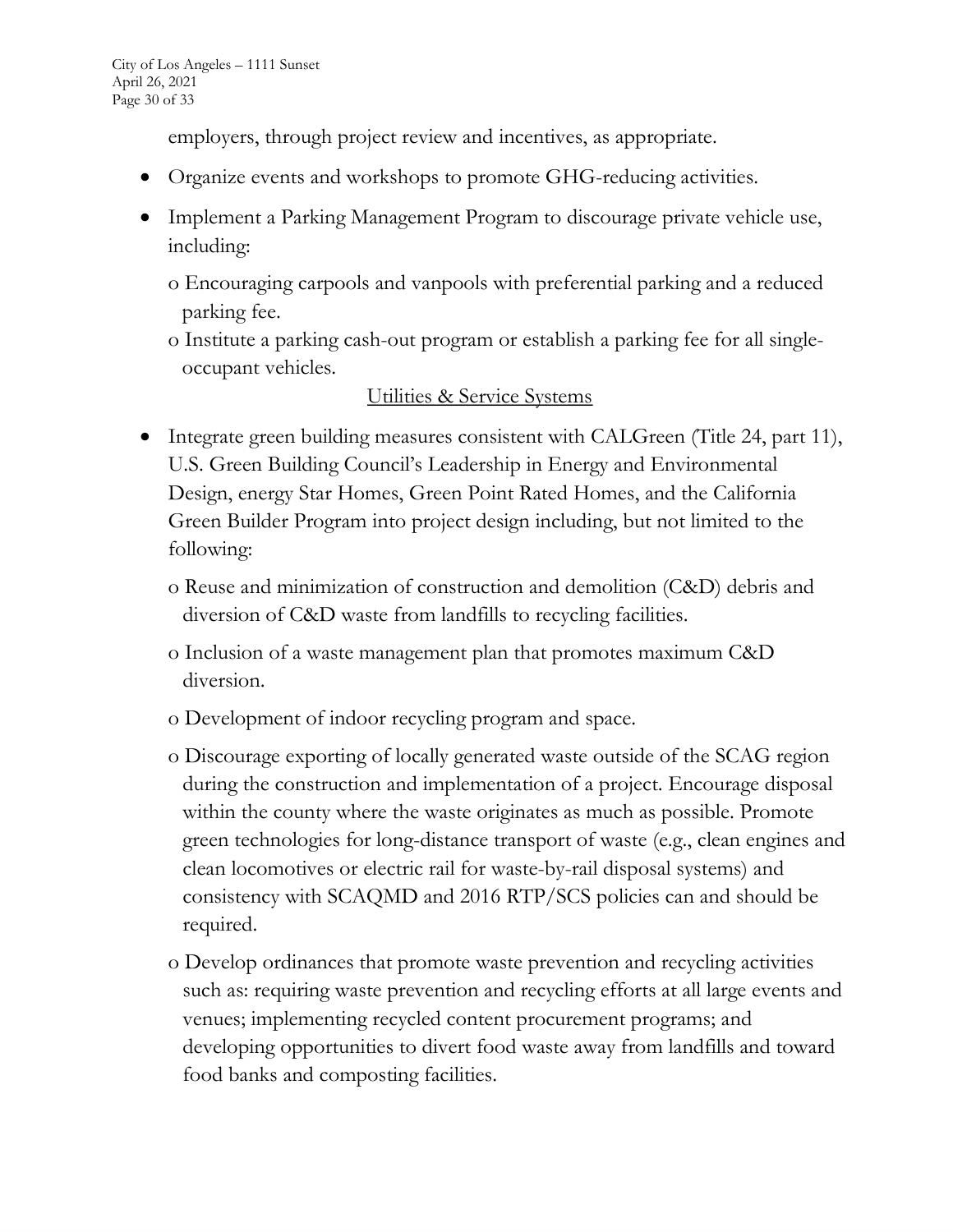- o Develop alternative waste management strategies such as composting, recycling, and conversion technologies.
- o Develop and site composting, recycling, and conversion technology facilities that have minimum environmental and health impacts.
- o Require the reuse and recycle construction and demolition waste (including, but not limited to, soil, vegetation, concrete, lumber, metal, and cardboard).
- o Integrate reuse and recycling into residential industrial, institutional and commercial projects.
- o Provide recycling opportunities for residents, the public, and tenant businesses.
- o Provide education and publicity about reducing waste and available recycling services.
- o Implement or expand city or county-wide recycling and composting programs for residents and businesses. This could include extending the types of recycling services offered (e.g., to include food and green waste recycling) and providing public education and publicity about recycling services.

The RFEIR and the Original FEIR fail to mention or demonstrate consistency with the above listed measures and strategies of the SCAG RTP/SCS Plan. The RFEIR should be revised to indicate what *specific project-level* mitigation measures that will be followed to demonstrate consistency with the RTP/SCS Plan.

### *1) The City fails to review the Project's consistency with the 2020 RTP/SCS*

CEQA Guidelines section 15125(d) requires that an environmental impact report "discuss any inconsistencies between the proposed project and applicable general plans, specific plans and regional plans. *See also Golden Door Properties, LLC v. County of San Diego* (2020) 50 Cal. App. 5th 467, 543.

The Project's environmental documents fail as an informational document since the Project' RFEIR fails to discuss consistency with the 2020 RTP / SCS.

> *2) The DEIR Fails to Demonstrate Consistency with the State Housing Law's Regional Housing Needs Assessment Requirements and the City's Obligations to Fulfill those Requirements in its Housing Element*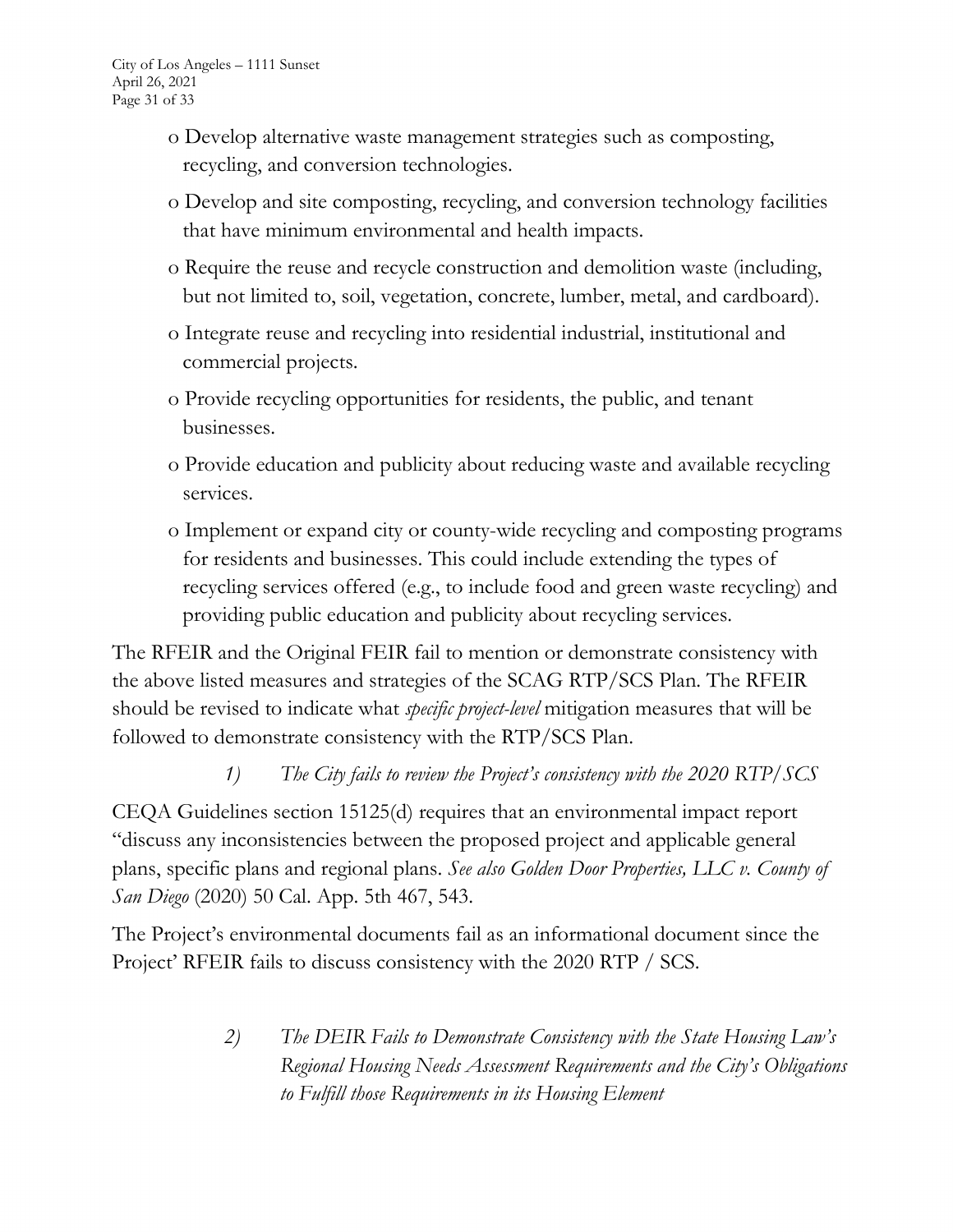City of Los Angeles – 1111 Sunset April 26, 2021 Page 32 of 33

State law requires that jurisdictions provide their fair share of regional housing needs and adopt a general plan for future growth (California Government Code Section 65300). The California Department of Housing and Community Development (HCD) is mandated to determine state-wide housing needs by income category for each Council of Governments (COG) throughout the state. The housing need is determined based on four broad household income categories: very low (households making less than 50 percent of median family income), low (50 to 80 percent of median family income), moderate (80 to 120 percent of median family income), and above moderate (more than 120 percent of median family income). The intent of the future needs allocation by income groups is to relieve the undue concentration of very low and low-income households in a single jurisdiction and to help allocate resources in a fair and equitable manner.

CEQA requires the DEIR analyze the Project's consistency with the State's housing goals. CEQA Guidelines section 15125(d) requires that an environmental impact report "discuss any inconsistencies between the proposed project and applicable general plans, specific plans and regional plans. *See also Golden Door Properties, LLC v. County of San Diego* (2020) 50 Cal. App. 5th 467, 543.

The City fails to conduct any consistency analysis with  $SCAG$ 's  $6<sup>th</sup>$  Cycle RHNA Allocation Plan.21

The DEIR should be revised and recirculated with an analysis of how the Project is consistent with the City of Los Angeles' 6<sup>th</sup> Cycle RHNA allocation.

### III. CONCLUSION

Commenters request that the City revise and recirculate the Project's environmental impact report to address the aforementioned concerns. If the City has any questions or concerns, feel free to contact my Office.

Sincerely,

<sup>&</sup>lt;sup>21</sup> Available at https://scag.ca.gov/sites/main/files/file-attachments/6th-cycle-rhna-finalallocation-plan.pdf?1616462966.